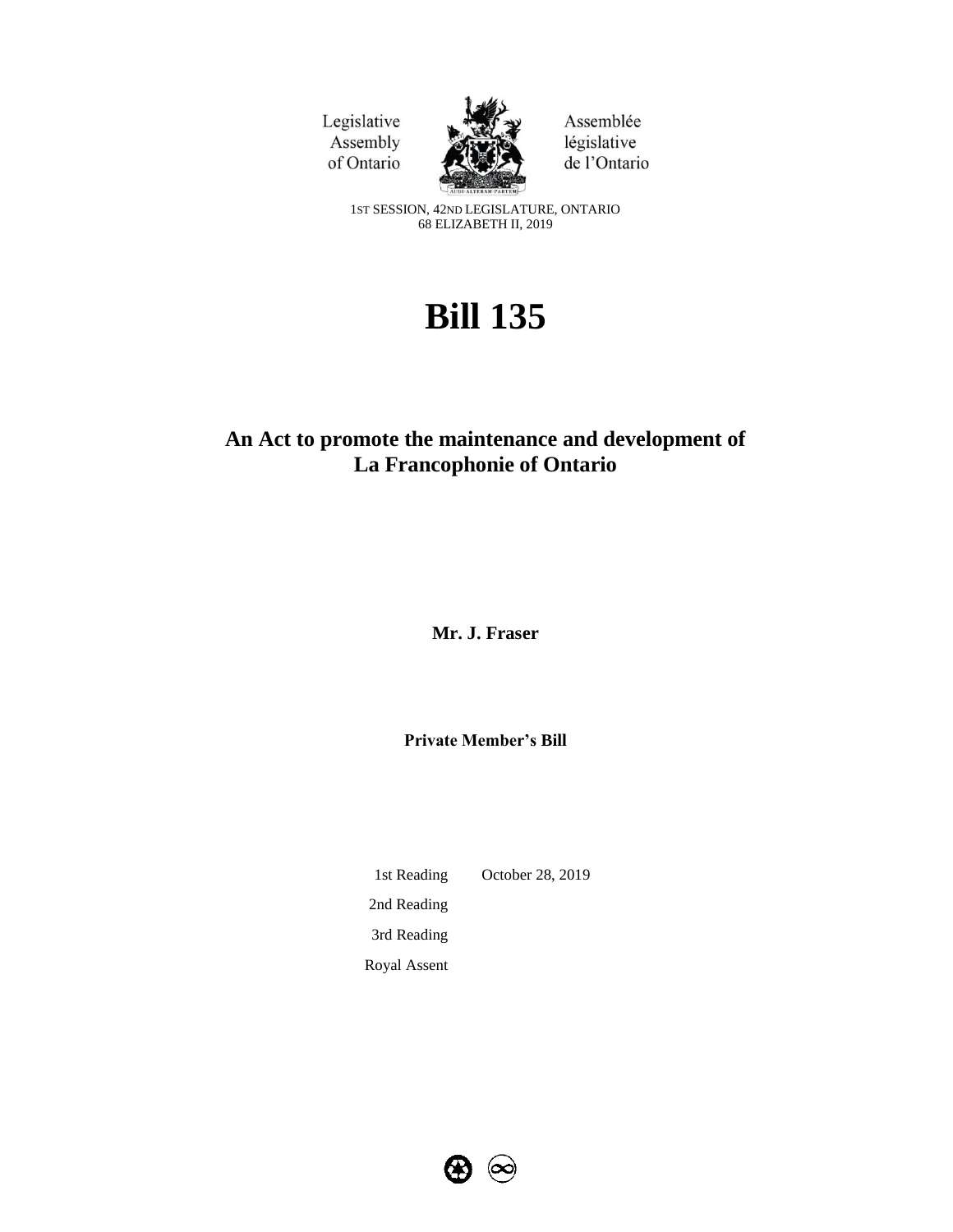# EXPLANATORY NOTE

The Bill replaces the *French Language Services Act* with a new *La Francophonie Act, 2019*. Here are some highlights of the Bill.

The Legislative Assembly shall operate bilingually. Regulations shall be bilingual.

Courts and tribunals shall all be able to operate in French and important decisions shall be published bilingually.

Government entities shall actively offer services bilingually, including bilingual signage.

Municipalities may opt to operate bilingually. Ottawa's bilingual character is recognized.

Universities may be designated to operate bilingually, and a procedure is set out to make such universities' establishing legislation bilingual.

French-language services plans must be made by government agencies and public institutions.

The Francophonie of Ontario must be maintained and developed.

There are established or continued an Office de la francophonie, an Advisory Council on La Francophonie, a Commissioner of La Francophonie as an officer of the Legislative Assembly, a system of French Language Services Coordinators throughout government entities, a language rights support program and a Fund for the Promotion of La Francophonie, all to be funded out of money appropriated for these purposes by the Legislature.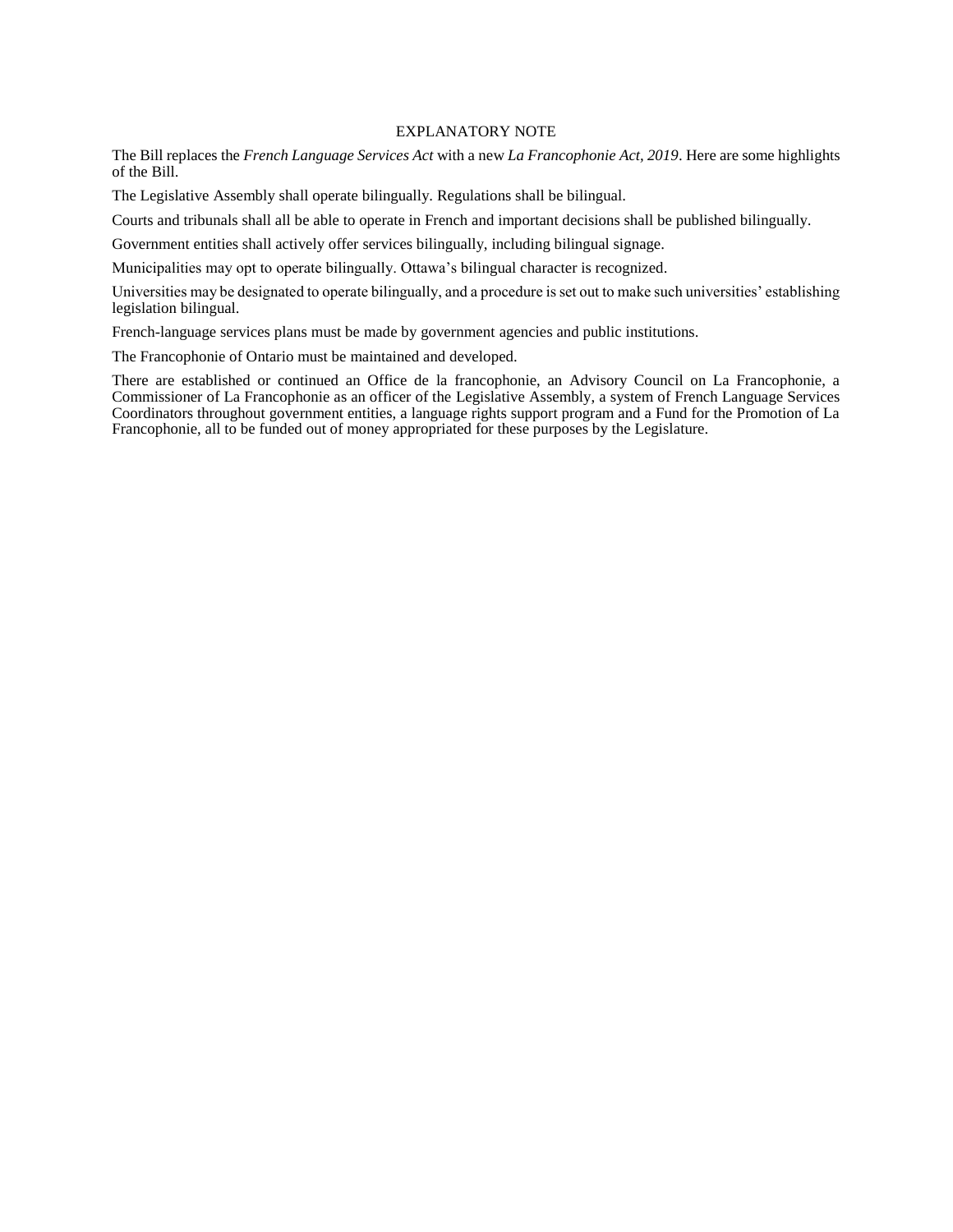# **Bill 135 2019**

# **An Act to promote the maintenance and development of La Francophonie of Ontario**

# **CONTENTS**

| Definitions<br>1.<br>PURPOSES AND PRINCIPLES<br>2.<br>Purposes<br>3.<br>Principles<br>Government of Ontario responsible<br>4.<br>LEGISLATIVE DEBATES, WORK AND ACTS<br>Right to use French or English in the Legislative Assembly<br>5.<br>Translation of regulations<br>6.<br>7.<br>Equal authority<br><b>ADMINISTRATION OF JUSTICE</b><br>8.<br>Official languages<br>9.<br><b>Bilingual</b> proceedings<br>10.<br>Decisions<br>11.<br>Decisions of the Court of Appeal<br>12.<br>Oral decisions<br><b>SERVICES</b><br>13.<br>Right to French-language services<br>14.<br>Bilingual signage<br>DESIGNATION<br>15.<br>Restricted designation of government agency providing public services<br>16.<br>Opinions and comments on the exemption regulation<br><b>MUNICIPALITIES</b><br>17.<br>By-laws concerning the status of French and English<br>18.<br>City of Ottawa<br>19.<br>Advancement of equality of status<br><b>UNIVERSITIES</b><br>20.<br>Consent of the university<br>21.<br><b>Enabling statutes</b><br>22.<br>Progress towards equality<br>FRENCH-LANGUAGE SERVICES PLANS<br>23.<br>French-language services plans<br>24.<br>Ministerial approval<br>25.<br>Periodic report<br>PROMOTION OF FRENCH<br>26.<br>Commitment<br>27.<br>Coordination<br>28.<br>Implementation<br>Consultation<br>29.<br><b>MINISTER AND EMPLOYEES</b><br>30.<br>Minister<br>31.<br>Office de la francophonie<br>Advisory Council on La Francophonie<br>32.<br>COMMISSIONER OF LA FRANCOPHONIE<br>33.<br>Commissioner of La Francophonie<br>34.<br>Nature of employment<br>35.<br>Remuneration and benefits<br>36.<br>Office of the Commissioner of La Francophonie<br>37.<br>Employees<br>38.<br>Premises and supplies<br>39.<br>Immunity<br>40.<br>Mandate | Preamble |                    |
|------------------------------------------------------------------------------------------------------------------------------------------------------------------------------------------------------------------------------------------------------------------------------------------------------------------------------------------------------------------------------------------------------------------------------------------------------------------------------------------------------------------------------------------------------------------------------------------------------------------------------------------------------------------------------------------------------------------------------------------------------------------------------------------------------------------------------------------------------------------------------------------------------------------------------------------------------------------------------------------------------------------------------------------------------------------------------------------------------------------------------------------------------------------------------------------------------------------------------------------------------------------------------------------------------------------------------------------------------------------------------------------------------------------------------------------------------------------------------------------------------------------------------------------------------------------------------------------------------------------------------------------------------------------------------------------------------------------------------------------------------|----------|--------------------|
|                                                                                                                                                                                                                                                                                                                                                                                                                                                                                                                                                                                                                                                                                                                                                                                                                                                                                                                                                                                                                                                                                                                                                                                                                                                                                                                                                                                                                                                                                                                                                                                                                                                                                                                                                      |          | <b>DEFINITIONS</b> |
|                                                                                                                                                                                                                                                                                                                                                                                                                                                                                                                                                                                                                                                                                                                                                                                                                                                                                                                                                                                                                                                                                                                                                                                                                                                                                                                                                                                                                                                                                                                                                                                                                                                                                                                                                      |          |                    |
|                                                                                                                                                                                                                                                                                                                                                                                                                                                                                                                                                                                                                                                                                                                                                                                                                                                                                                                                                                                                                                                                                                                                                                                                                                                                                                                                                                                                                                                                                                                                                                                                                                                                                                                                                      |          |                    |
|                                                                                                                                                                                                                                                                                                                                                                                                                                                                                                                                                                                                                                                                                                                                                                                                                                                                                                                                                                                                                                                                                                                                                                                                                                                                                                                                                                                                                                                                                                                                                                                                                                                                                                                                                      |          |                    |
|                                                                                                                                                                                                                                                                                                                                                                                                                                                                                                                                                                                                                                                                                                                                                                                                                                                                                                                                                                                                                                                                                                                                                                                                                                                                                                                                                                                                                                                                                                                                                                                                                                                                                                                                                      |          |                    |
|                                                                                                                                                                                                                                                                                                                                                                                                                                                                                                                                                                                                                                                                                                                                                                                                                                                                                                                                                                                                                                                                                                                                                                                                                                                                                                                                                                                                                                                                                                                                                                                                                                                                                                                                                      |          |                    |
|                                                                                                                                                                                                                                                                                                                                                                                                                                                                                                                                                                                                                                                                                                                                                                                                                                                                                                                                                                                                                                                                                                                                                                                                                                                                                                                                                                                                                                                                                                                                                                                                                                                                                                                                                      |          |                    |
|                                                                                                                                                                                                                                                                                                                                                                                                                                                                                                                                                                                                                                                                                                                                                                                                                                                                                                                                                                                                                                                                                                                                                                                                                                                                                                                                                                                                                                                                                                                                                                                                                                                                                                                                                      |          |                    |
|                                                                                                                                                                                                                                                                                                                                                                                                                                                                                                                                                                                                                                                                                                                                                                                                                                                                                                                                                                                                                                                                                                                                                                                                                                                                                                                                                                                                                                                                                                                                                                                                                                                                                                                                                      |          |                    |
|                                                                                                                                                                                                                                                                                                                                                                                                                                                                                                                                                                                                                                                                                                                                                                                                                                                                                                                                                                                                                                                                                                                                                                                                                                                                                                                                                                                                                                                                                                                                                                                                                                                                                                                                                      |          |                    |
|                                                                                                                                                                                                                                                                                                                                                                                                                                                                                                                                                                                                                                                                                                                                                                                                                                                                                                                                                                                                                                                                                                                                                                                                                                                                                                                                                                                                                                                                                                                                                                                                                                                                                                                                                      |          |                    |
|                                                                                                                                                                                                                                                                                                                                                                                                                                                                                                                                                                                                                                                                                                                                                                                                                                                                                                                                                                                                                                                                                                                                                                                                                                                                                                                                                                                                                                                                                                                                                                                                                                                                                                                                                      |          |                    |
|                                                                                                                                                                                                                                                                                                                                                                                                                                                                                                                                                                                                                                                                                                                                                                                                                                                                                                                                                                                                                                                                                                                                                                                                                                                                                                                                                                                                                                                                                                                                                                                                                                                                                                                                                      |          |                    |
|                                                                                                                                                                                                                                                                                                                                                                                                                                                                                                                                                                                                                                                                                                                                                                                                                                                                                                                                                                                                                                                                                                                                                                                                                                                                                                                                                                                                                                                                                                                                                                                                                                                                                                                                                      |          |                    |
|                                                                                                                                                                                                                                                                                                                                                                                                                                                                                                                                                                                                                                                                                                                                                                                                                                                                                                                                                                                                                                                                                                                                                                                                                                                                                                                                                                                                                                                                                                                                                                                                                                                                                                                                                      |          |                    |
|                                                                                                                                                                                                                                                                                                                                                                                                                                                                                                                                                                                                                                                                                                                                                                                                                                                                                                                                                                                                                                                                                                                                                                                                                                                                                                                                                                                                                                                                                                                                                                                                                                                                                                                                                      |          |                    |
|                                                                                                                                                                                                                                                                                                                                                                                                                                                                                                                                                                                                                                                                                                                                                                                                                                                                                                                                                                                                                                                                                                                                                                                                                                                                                                                                                                                                                                                                                                                                                                                                                                                                                                                                                      |          |                    |
|                                                                                                                                                                                                                                                                                                                                                                                                                                                                                                                                                                                                                                                                                                                                                                                                                                                                                                                                                                                                                                                                                                                                                                                                                                                                                                                                                                                                                                                                                                                                                                                                                                                                                                                                                      |          |                    |
|                                                                                                                                                                                                                                                                                                                                                                                                                                                                                                                                                                                                                                                                                                                                                                                                                                                                                                                                                                                                                                                                                                                                                                                                                                                                                                                                                                                                                                                                                                                                                                                                                                                                                                                                                      |          |                    |
|                                                                                                                                                                                                                                                                                                                                                                                                                                                                                                                                                                                                                                                                                                                                                                                                                                                                                                                                                                                                                                                                                                                                                                                                                                                                                                                                                                                                                                                                                                                                                                                                                                                                                                                                                      |          |                    |
|                                                                                                                                                                                                                                                                                                                                                                                                                                                                                                                                                                                                                                                                                                                                                                                                                                                                                                                                                                                                                                                                                                                                                                                                                                                                                                                                                                                                                                                                                                                                                                                                                                                                                                                                                      |          |                    |
|                                                                                                                                                                                                                                                                                                                                                                                                                                                                                                                                                                                                                                                                                                                                                                                                                                                                                                                                                                                                                                                                                                                                                                                                                                                                                                                                                                                                                                                                                                                                                                                                                                                                                                                                                      |          |                    |
|                                                                                                                                                                                                                                                                                                                                                                                                                                                                                                                                                                                                                                                                                                                                                                                                                                                                                                                                                                                                                                                                                                                                                                                                                                                                                                                                                                                                                                                                                                                                                                                                                                                                                                                                                      |          |                    |
|                                                                                                                                                                                                                                                                                                                                                                                                                                                                                                                                                                                                                                                                                                                                                                                                                                                                                                                                                                                                                                                                                                                                                                                                                                                                                                                                                                                                                                                                                                                                                                                                                                                                                                                                                      |          |                    |
|                                                                                                                                                                                                                                                                                                                                                                                                                                                                                                                                                                                                                                                                                                                                                                                                                                                                                                                                                                                                                                                                                                                                                                                                                                                                                                                                                                                                                                                                                                                                                                                                                                                                                                                                                      |          |                    |
|                                                                                                                                                                                                                                                                                                                                                                                                                                                                                                                                                                                                                                                                                                                                                                                                                                                                                                                                                                                                                                                                                                                                                                                                                                                                                                                                                                                                                                                                                                                                                                                                                                                                                                                                                      |          |                    |
|                                                                                                                                                                                                                                                                                                                                                                                                                                                                                                                                                                                                                                                                                                                                                                                                                                                                                                                                                                                                                                                                                                                                                                                                                                                                                                                                                                                                                                                                                                                                                                                                                                                                                                                                                      |          |                    |
|                                                                                                                                                                                                                                                                                                                                                                                                                                                                                                                                                                                                                                                                                                                                                                                                                                                                                                                                                                                                                                                                                                                                                                                                                                                                                                                                                                                                                                                                                                                                                                                                                                                                                                                                                      |          |                    |
|                                                                                                                                                                                                                                                                                                                                                                                                                                                                                                                                                                                                                                                                                                                                                                                                                                                                                                                                                                                                                                                                                                                                                                                                                                                                                                                                                                                                                                                                                                                                                                                                                                                                                                                                                      |          |                    |
|                                                                                                                                                                                                                                                                                                                                                                                                                                                                                                                                                                                                                                                                                                                                                                                                                                                                                                                                                                                                                                                                                                                                                                                                                                                                                                                                                                                                                                                                                                                                                                                                                                                                                                                                                      |          |                    |
|                                                                                                                                                                                                                                                                                                                                                                                                                                                                                                                                                                                                                                                                                                                                                                                                                                                                                                                                                                                                                                                                                                                                                                                                                                                                                                                                                                                                                                                                                                                                                                                                                                                                                                                                                      |          |                    |
|                                                                                                                                                                                                                                                                                                                                                                                                                                                                                                                                                                                                                                                                                                                                                                                                                                                                                                                                                                                                                                                                                                                                                                                                                                                                                                                                                                                                                                                                                                                                                                                                                                                                                                                                                      |          |                    |
|                                                                                                                                                                                                                                                                                                                                                                                                                                                                                                                                                                                                                                                                                                                                                                                                                                                                                                                                                                                                                                                                                                                                                                                                                                                                                                                                                                                                                                                                                                                                                                                                                                                                                                                                                      |          |                    |
|                                                                                                                                                                                                                                                                                                                                                                                                                                                                                                                                                                                                                                                                                                                                                                                                                                                                                                                                                                                                                                                                                                                                                                                                                                                                                                                                                                                                                                                                                                                                                                                                                                                                                                                                                      |          |                    |
|                                                                                                                                                                                                                                                                                                                                                                                                                                                                                                                                                                                                                                                                                                                                                                                                                                                                                                                                                                                                                                                                                                                                                                                                                                                                                                                                                                                                                                                                                                                                                                                                                                                                                                                                                      |          |                    |
|                                                                                                                                                                                                                                                                                                                                                                                                                                                                                                                                                                                                                                                                                                                                                                                                                                                                                                                                                                                                                                                                                                                                                                                                                                                                                                                                                                                                                                                                                                                                                                                                                                                                                                                                                      |          |                    |
|                                                                                                                                                                                                                                                                                                                                                                                                                                                                                                                                                                                                                                                                                                                                                                                                                                                                                                                                                                                                                                                                                                                                                                                                                                                                                                                                                                                                                                                                                                                                                                                                                                                                                                                                                      |          |                    |
|                                                                                                                                                                                                                                                                                                                                                                                                                                                                                                                                                                                                                                                                                                                                                                                                                                                                                                                                                                                                                                                                                                                                                                                                                                                                                                                                                                                                                                                                                                                                                                                                                                                                                                                                                      |          |                    |
|                                                                                                                                                                                                                                                                                                                                                                                                                                                                                                                                                                                                                                                                                                                                                                                                                                                                                                                                                                                                                                                                                                                                                                                                                                                                                                                                                                                                                                                                                                                                                                                                                                                                                                                                                      |          |                    |
|                                                                                                                                                                                                                                                                                                                                                                                                                                                                                                                                                                                                                                                                                                                                                                                                                                                                                                                                                                                                                                                                                                                                                                                                                                                                                                                                                                                                                                                                                                                                                                                                                                                                                                                                                      |          |                    |
|                                                                                                                                                                                                                                                                                                                                                                                                                                                                                                                                                                                                                                                                                                                                                                                                                                                                                                                                                                                                                                                                                                                                                                                                                                                                                                                                                                                                                                                                                                                                                                                                                                                                                                                                                      |          |                    |
|                                                                                                                                                                                                                                                                                                                                                                                                                                                                                                                                                                                                                                                                                                                                                                                                                                                                                                                                                                                                                                                                                                                                                                                                                                                                                                                                                                                                                                                                                                                                                                                                                                                                                                                                                      |          |                    |
|                                                                                                                                                                                                                                                                                                                                                                                                                                                                                                                                                                                                                                                                                                                                                                                                                                                                                                                                                                                                                                                                                                                                                                                                                                                                                                                                                                                                                                                                                                                                                                                                                                                                                                                                                      |          |                    |
|                                                                                                                                                                                                                                                                                                                                                                                                                                                                                                                                                                                                                                                                                                                                                                                                                                                                                                                                                                                                                                                                                                                                                                                                                                                                                                                                                                                                                                                                                                                                                                                                                                                                                                                                                      |          |                    |
|                                                                                                                                                                                                                                                                                                                                                                                                                                                                                                                                                                                                                                                                                                                                                                                                                                                                                                                                                                                                                                                                                                                                                                                                                                                                                                                                                                                                                                                                                                                                                                                                                                                                                                                                                      |          |                    |
|                                                                                                                                                                                                                                                                                                                                                                                                                                                                                                                                                                                                                                                                                                                                                                                                                                                                                                                                                                                                                                                                                                                                                                                                                                                                                                                                                                                                                                                                                                                                                                                                                                                                                                                                                      |          |                    |
|                                                                                                                                                                                                                                                                                                                                                                                                                                                                                                                                                                                                                                                                                                                                                                                                                                                                                                                                                                                                                                                                                                                                                                                                                                                                                                                                                                                                                                                                                                                                                                                                                                                                                                                                                      |          |                    |
|                                                                                                                                                                                                                                                                                                                                                                                                                                                                                                                                                                                                                                                                                                                                                                                                                                                                                                                                                                                                                                                                                                                                                                                                                                                                                                                                                                                                                                                                                                                                                                                                                                                                                                                                                      |          |                    |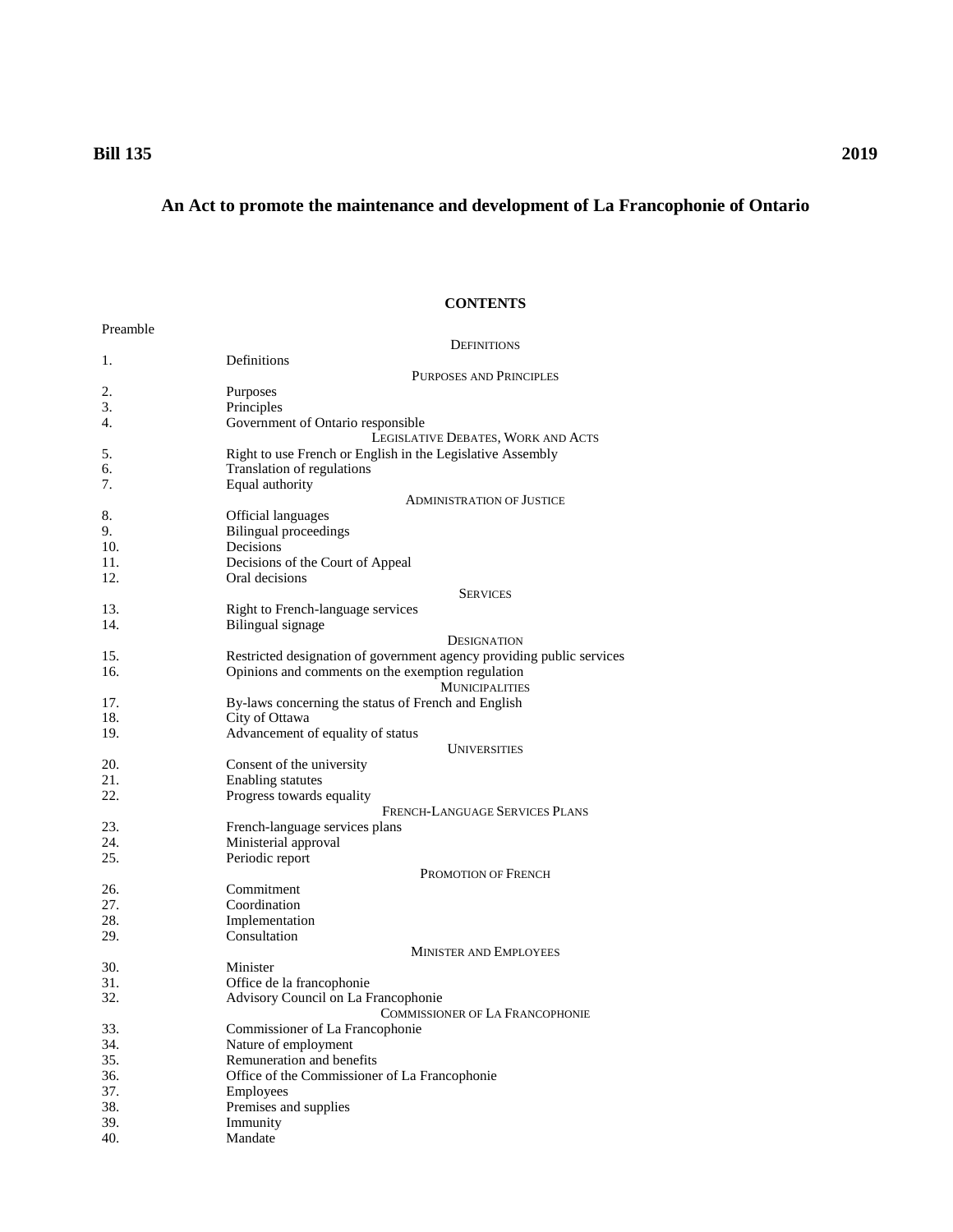| 41. | Complaint investigations at the discretion of the Commissioner |
|-----|----------------------------------------------------------------|
| 42. | Investigations                                                 |
| 43. | Involvement in litigation                                      |
| 44. | Annual report                                                  |
| 45. | Other reports                                                  |
| 46. | Publication of reports                                         |
|     | FRENCH LANGUAGE SERVICES COORDINATORS                          |
| 47. | <b>French Language Services Coordinators</b>                   |
|     | GENERAL                                                        |
| 48. | Appeals                                                        |
| 49. | Costs and disbursements                                        |
| 50. | Language rights support program                                |
| 51. | Fund for the Promotion of La Francophonie                      |
| 52. | Money appropriated by the Legislature                          |
| 53. | Other languages                                                |
| 54. | Conflict with other Acts                                       |
| 55. | Regulations                                                    |
|     | REPEAL OF AND AMENDMENTS TO OTHER ACTS                         |
| 56. | French Language Services Act                                   |
| 57. | City of Ottawa Act, 1999                                       |
| 58. | Connecting Care Act, 2019                                      |
| 59. | Farm Products Payments Act                                     |
| 60. | Farm Registration and Farm Organizations Funding Act, 1993     |
| 61. | Housing Services Act, 2011                                     |
| 62. | Local Health System Integration Act, 2006                      |
|     | <b>COMMENCEMENT AND SHORT TITLE</b>                            |
| 63. | Commencement                                                   |
| 64. | Short title                                                    |

# **Preamble**

<span id="page-3-0"></span>The "Francophonie," including the French-speaking Métis, has played a historic and honourable role in Ontario since the 17th century.

The Constitution recognized French as an official language in Canada.

French is an official language of education and justice in Ontario.

The Legislative Assembly recognizes the contribution of the cultural heritage of La Francophonie and wishes to preserve it for future generations.

The Legislative Assembly commits itself to fostering the maintenance and development of La Francophonie.

The Legislative Assembly undertakes to guarantee the use of French in government agencies and institutions of the Legislature, as provided for in this Act.

<span id="page-3-1"></span>Therefore, Her Majesty, by and with the advice and consent of the Legislative Assembly of the Province of Ontario, enacts as follows:

#### **DEFINITIONS**

# **Definitions**

<span id="page-3-2"></span>**1** In this Act,

- "active offer" means a set of measures taken to ensure that services in French are clearly advertised, visible, readily available and of equal quality to the services offered in English, and may include communication measures such as digital communication, signage, notices and other service information, as well as first contact with customers, and "offered actively" has a corresponding meaning; ("offre active")
- "Board of Internal Economy" means the Board of Internal Economy established by section 87 of the *Legislative Assembly Act*; ("Commission de régie interne")

"Commissioner" means the Commissioner of La Francophonie of Ontario; ("commissaire")

- "French Language Services Coordinator" means a French Language Services Coordinator appointed in accordance with subsection  $\overline{47}$  (1); ("coordonnateur des services en français")
- "French-language services plan" means a plan established by government agencies or public institutions and approved by the Minister under sections 23 and 24; ("plan de services en français")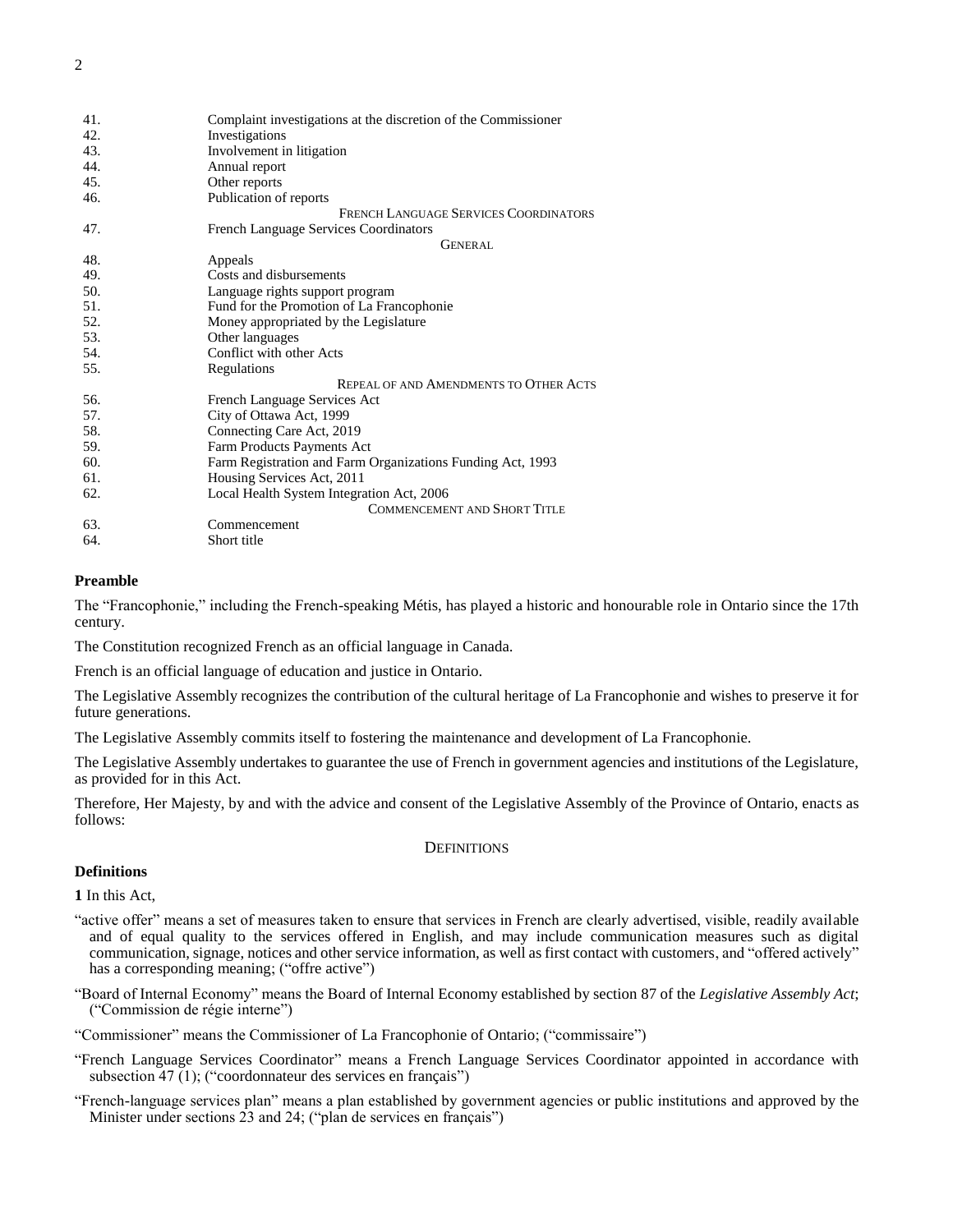<span id="page-4-3"></span>"government agency" means,

- (a) any agency, commission, office or board whose mandate is to perform government functions or to provide government services under provincial law or under the powers of the Lieutenant Governor in Council,
- (b) the ministries of the Government of Ontario, Crown corporations established under provincial law and any other agency designated as an agent of Her Majesty in right of Ontario or under the control of the Lieutenant Governor in Council or Minister,
- (c) municipalities and local boards within the meaning of the *Municipal Affairs Act* that have passed a by-law under subsection 17 (1) of this Act,
- (d) a not-for-profit corporation or similar organization that provides a service to the public, receives a grant that is levied in whole or in part out of the public purse and is designated by the regulations as an agency providing public services, including universities and colleges of applied arts and technology,

but does not include, unless the regulations designate them as bodies providing public services,

- (e) a psychiatric institution,
- (f) a long-term care home as defined in the *Long-Term Care Homes Act, 2007*,
- (g) a municipal home or a joint home under Part VIII of the *Long-Term Care Homes Act, 2007*,
- (h) a home for special care under the *Homes for Special Care Act*,
- (i) a service provider within the meaning of the *Child, Youth and Family Services Act, 2017* or a board within the meaning of the *District Social Services Administration Boards Act*; ("organisme gouvernemental")
- "La Francophonie" means the community of people whose mother tongue is French and those who, although it is not their mother tongue, have a special affinity with French; ("la francophonie")
- "Minister" means the Minister of Francophone Affairs or such other member of the Executive Council as may be assigned the administration of this Act under the *Executive Council Act*; ("ministre")
- "prescribed" means prescribed by or in the regulations; ("prescrit")
- "public institution" means an institution mandated by an Act of the Legislative Assembly to exercise legislative, executive or judicial powers in the public interest, including professional regulators, officers of the Legislative Assembly and court administration; ("institution publique")

"regulations" means the regulations made under this Act; ("règlements")

"service" means a service or procedure that a government agency or public institution provides to the public, and includes communications made to provide the service; ("service")

<span id="page-4-0"></span>"third party" means a person or entity that provides a service on behalf of a government agency. ("tiers")

#### PURPOSES AND PRINCIPLES

#### **Purposes**

<span id="page-4-1"></span>**2** The purposes of this Act are to,

- (a) ensure the protection of French and Francophone cultures;
- (b) foster the preservation and development of La Francophonie;
- (c) contribute to progress towards the equality of French and English in access to services;
- (d) specify the obligations of government agencies and public institutions with respect to La Francophonie; and
- (e) require the services of government agencies and public institutions to be offered actively and equally in French and English.

# **Principles**

<span id="page-4-2"></span>**3** The following principles guide the administration of this Act:

- 1. Collaboration and dialogue between representatives of government agencies and public institutions and representatives of La Francophonie promote the maintenance and development of this community.
- 2. In order to promote the maintenance and development of La Francophonie of Ontario, the provision of services in French may, depending on the nature of the service offered, require content that is distinct from the service offered in English.
- 3. The concept of active offer is one of the cornerstones underlying the supply and delivery of services in French.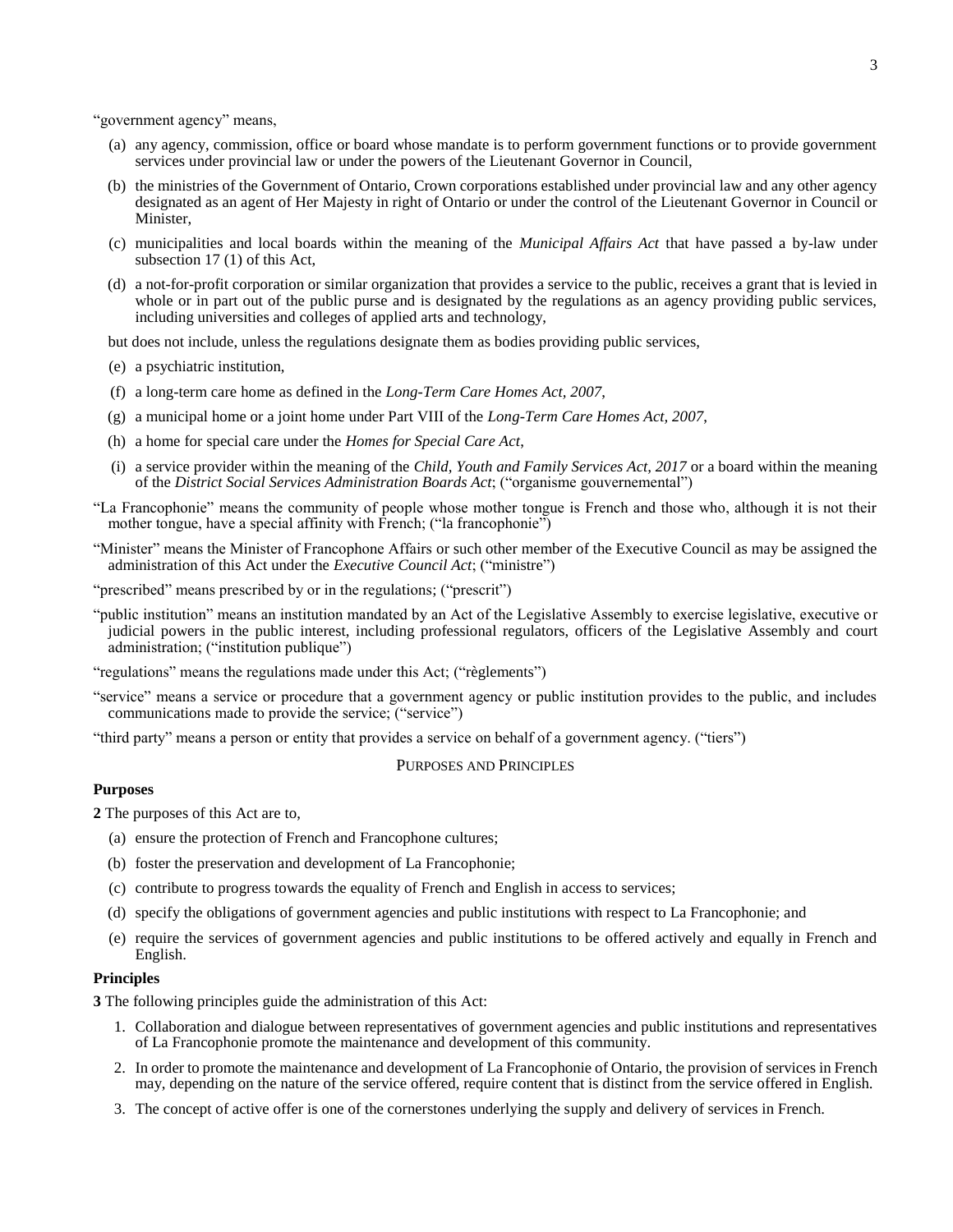# **Government of Ontario responsible**

<span id="page-5-0"></span>**4** The Government of Ontario is responsible for the application and enforcement of this Act.

# LEGISLATIVE DEBATES, WORK AND ACTS

# **Right to use French or English in the Legislative Assembly**

<span id="page-5-1"></span>**5** (1) Everyone has the right to use French or English in debates and other proceedings of the Legislative Assembly.

#### **Bills and Acts of the Legislative Assembly**

(2) Bills of the Legislative Assembly shall be introduced and passed in both French and English.

#### **Records and minutes**

(3) The records and minutes of the Legislative Assembly shall be kept in both French and English.

#### **Translation of regulations**

<span id="page-5-2"></span>**6** The Attorney General shall cause to be translated into French the regulations made in Ontario after the day this Act receives Royal Assent and shall recommend the translations to the Executive Council or other regulation-making authority for adoption.

#### **Equal authority**

<span id="page-5-4"></span><span id="page-5-3"></span>**7** The French and English versions of Acts and regulations are that are enacted or made in both languages are equally authoritative.

#### ADMINISTRATION OF JUSTICE

### **Official languages**

<span id="page-5-5"></span>**8** (1) The official languages of courts and tribunals are French and English.

### **Right to use French and English**

(2) Everyone has the right to use French or English in all matters before courts or tribunals, including written proceedings, oral pleadings, written pleadings and other documents.

#### **No disadvantage**

(3) No person shall be disadvantaged because of a decision to use French or English in a matter before a court or tribunal.

#### **Hearings in English unless otherwise stated**

(4) Unless the use of French is otherwise provided for,

- (a) hearings of courts and tribunals shall be conducted in English and evidence in another language shall be translated into English; and
- (b) documents filed in courts and tribunals shall be in English or accompanied by an English translation certified as true by an affidavit of the translator.

#### **Bilingual proceedings**

<span id="page-5-6"></span>**9** (1) A party to a proceeding who speaks French has the right to require that the proceeding be tried as a bilingual proceeding.

#### **Rules for bilingual proceedings**

(2) The following rules apply to bilingual oral and written proceedings before courts and tribunals:

- 1. Bilingual oral proceedings shall be heard by individuals who understand French without the assistance of an interpreter or of any technique of simultaneous interpretation or consecutive interpretation.
- 2. Written bilingual proceedings shall be held by individuals who read French and English.
- 3. If a bilingual hearing is held before a judge and jury, the jury shall be made up of people who speak French and English. If a bilingual hearing is held without a jury, or in front of a jury, testimony and statements in French or in English shall be received, recorded and transcribed in the language in which they are presented.
- 4. Oral testimony given in French or in English during an examination outside of court shall be received, recorded and transcribed in the language in which it is given.
- 5. At the request of a party or lawyer who speaks French, but not English, or vice versa, the court shall provide the interpretation of anything given orally in the other language at the hearings and examinations out of court, as well as the translation of the reasons for a decision written in the other language.

# **Prosecutions**

(3) In the case of a prosecution instituted under the *Provincial Offences Act* by the Crown in right of Ontario, by a government agency or by a public institution, the prosecutor assigned to the case must be a person who speaks French and English.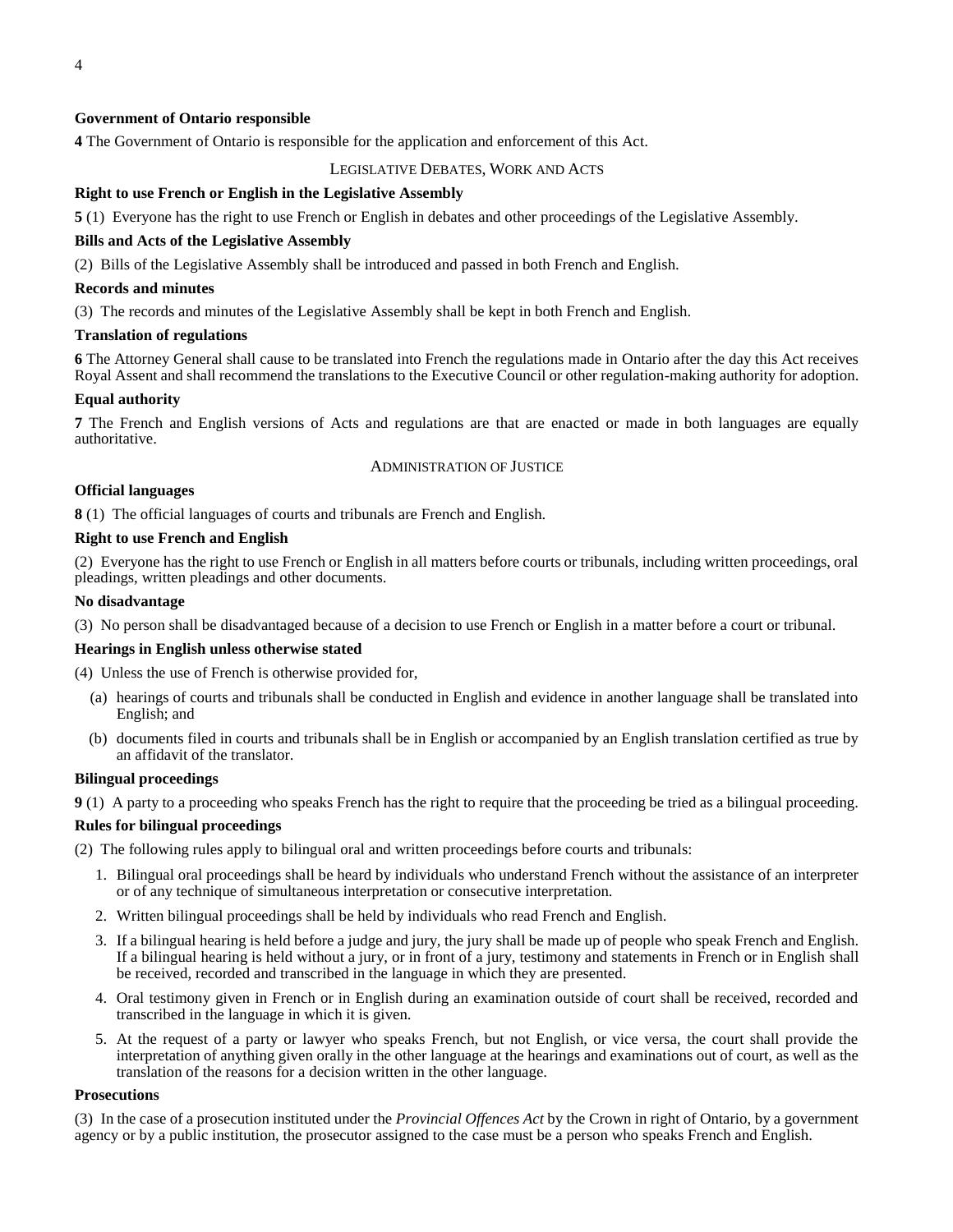# **Civil proceedings**

(4) In the case of a civil proceeding brought by or against the Crown in right of Ontario, a government agency or a public institution, the language chosen by the other party that is not the Crown in right of Ontario, a government agency or a public institution is the language for both oral and written proceedings.

#### **Same**

(5) In a case referred to in subsection (4) in which the parties that are not the Crown in right of Ontario, a government agency or a public institution cannot agree on the choice of language or fail to make a choice, the Crown, agency or institution shall use the most appropriate official language in the circumstances.

# **Appeal**

(6) In the case of an appeal brought in a proceeding that is being tried as a bilingual proceeding, a party who speaks French has the right to require the appeal to be heard by a judge or judges who speak, read and understand French and English without the assistance of an interpreter or of any technique of simultaneous translation or consecutive interpretation, and subsection (2) applies, with necessary modifications, to the appeal.

# **Translation**

(7) At the request of a party, the court shall provide for the translation into French or English of the documents or pleadings in a criminal proceeding or in a proceeding before the Family Court of the Superior Court of Justice, the Ontario Court of Justice or the Small Claims Court written in the other language.

#### **Interpretation**

(8) If, in a hearing to which paragraph 4 of subsection (2) does not apply, a party acting on its own behalf makes representations in French or if a witness gives oral testimony in French, the court shall provide interpretation in English.

#### **Parties who are not natural persons**

(9) A corporation, a partnership or a sole proprietorship may exercise the rights conferred by this section on the same basis as a natural person, unless the court orders otherwise.

#### **Decisions**

<span id="page-6-0"></span>**10** (1) The decisions or orders of courts and tribunals, including reasons and summaries, shall be published in French and in English, if,

- (a) the point of law in issue is of interest or importance to the public; or
- (b) the proceedings were conducted in French or in both languages, in whole or in part.

# **Delay**

(2) In the cases referred to in subsection (1), if the publication of a bilingual version would result in a delay that would be prejudicial to the public interest or that would cause an injustice or serious inconvenience to one of the parties to the dispute, the decision, including any explanatory memorandum, shall be published first in one of the languages and then as soon as possible in the other language.

# **Decisions of the Court of Appeal**

<span id="page-6-1"></span>**11** The decisions of the Court of Appeal are deemed to satisfy the criteria in subsection 10 (1).

# **Oral decisions**

<span id="page-6-3"></span><span id="page-6-2"></span>**12** Sections 10 and 11 do not have the effect of prohibiting the oral pronouncement in one language of a decision or reasons, and such a decision is not invalid.

#### **SERVICES**

# **Right to French-language services**

<span id="page-6-4"></span>**13** (1) Every person is entitled to use French or English, in accordance with this Act, to communicate with and receive services of a government agency or public institution.

# **Active offer**

(2) Every government agency and every public institution shall ensure that its French and English services are offered actively to the public.

# **Exemption**

(3) A government agency or public institution is exempt from its obligations under subsection (1) if all reasonable steps have been taken and all reasonable proposals have been made to comply with that subsection.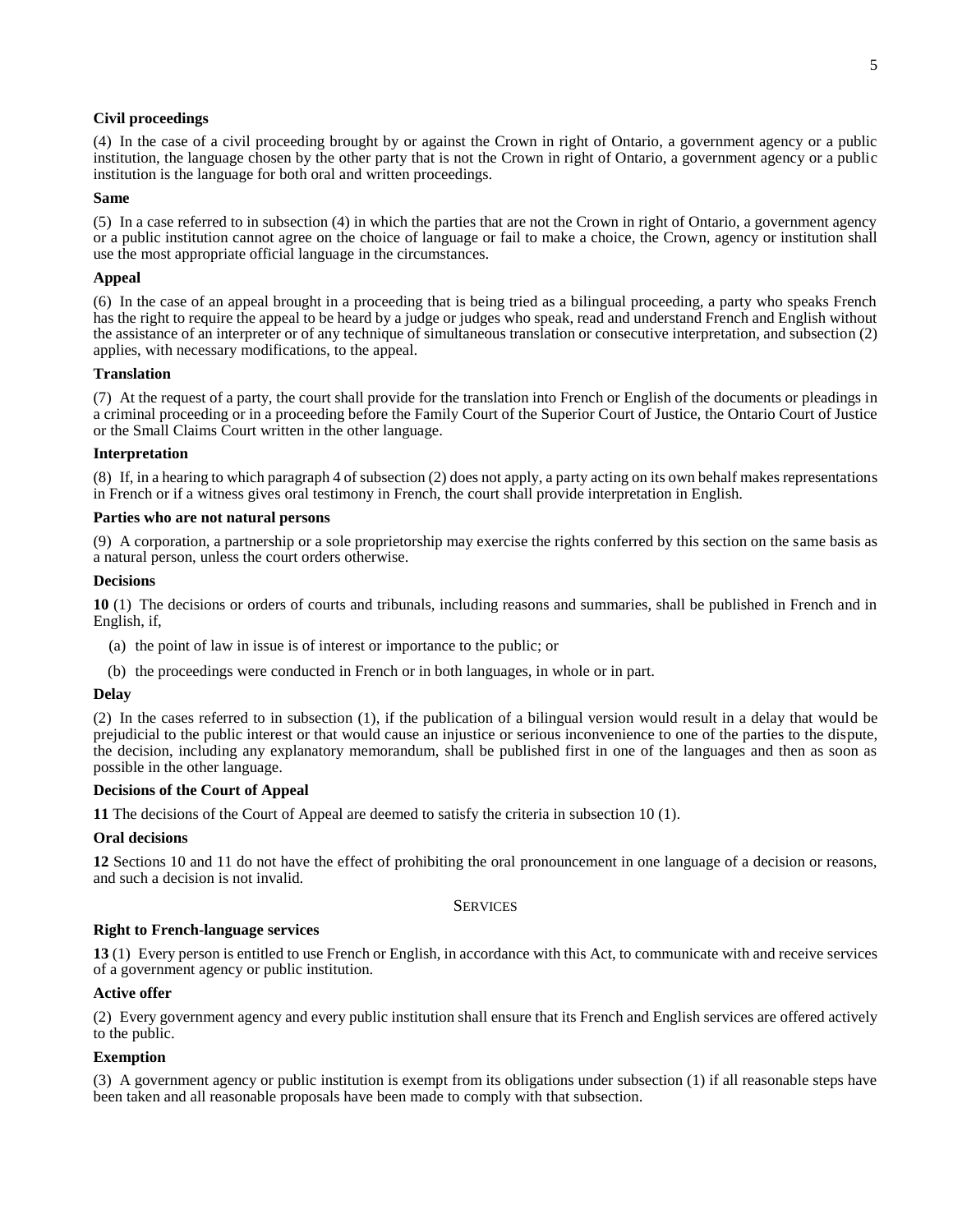# **Condition for exemption**

(4) A government agency or public institution that intends to avail itself of an exemption under subsection (3) shall show reasonable steps and proposals that have been made to comply with this Act in its French-language services plan.

# **Written communications to the public**

(5) Written communications to the public by or on behalf of a government agency or public institution shall be made in French and English.

# **Services offered by a third party**

(6) Every government agency and public institution shall ensure that all services that a third party provides to the public on its behalf are provided in accordance with this Act.

### **Bilingual signage**

<span id="page-7-0"></span>**14** (1) Subject to the regulations, government agencies and public institutions shall,

- (a) display their public signs, including emergency and exit signs, in French and English;
- (b) display and distribute their posters and advertisements, if any, in both French and English; and
- (c) ensure that the French text of their public signs, other signs, posters and commercial advertising is as prominent as the English text.

#### **Regulations**

(2) The Lieutenant Governor in Council may make regulations providing for the gradual replacement of public signs and other signs referred to in subsection (1) that, at the time of the coming into force of this Act, do not comply with the requirements of this Act.

# **DESIGNATION**

# <span id="page-7-1"></span>**Restricted designation of government agency providing public services**

<span id="page-7-2"></span>**15** (1) A regulation designating a government agency that provides public services may restrict the scope of the designation so that it relates only to specific services that the agency provides, or specify the services that are excluded from the designation.

#### **Extension of designation**

(2) A government agency that was, before this Act came into force, the subject of a designation regulation as a body providing public services is deemed to have been designated for the purposes of this Act.

### **Opinions and comments on the exemption regulation**

<span id="page-7-3"></span>**16** (1) This section applies to a regulation to,

- (a) restrict the scope of the designation of a government agency that provides public services that will have the effect of excluding services from the designation;
- (b) revoke the designation of a government agency that provides public services; or
- (c) amend a regulation that designates a government agency that provides public services to exclude or remove a service from the scope of the designation.

#### **Notice**

(2) A regulation that this section applies to may be made only after the expiry of a period of not less than 45 days after publication, in the Ontario Gazette and a media service generally read in Ontario, of a notice setting out the substance of the proposed regulation and inviting the Commissioner and the public to address their comments to the Minister.

#### **Consideration**

(3) Before making a regulation described in subsection (1), the Lieutenant Governor in Council shall consider the comments of the Commissioner and the public.

#### **Changes without further notice**

<span id="page-7-4"></span>(4) After the expiry of the 45-day period, the Lieutenant Governor in Council may, without further notice, make any amendment to the regulation that contains any changes that the Lieutenant Governor in Council considers desirable.

#### **MUNICIPALITIES**

# **By-laws concerning the status of French and English**

<span id="page-7-5"></span>**17** (1) The council of a municipality may pass a by-law providing that the administration of the municipality shall be in both French and English and that the municipal services to the public, or a specified part of those services, shall be provided in those two languages.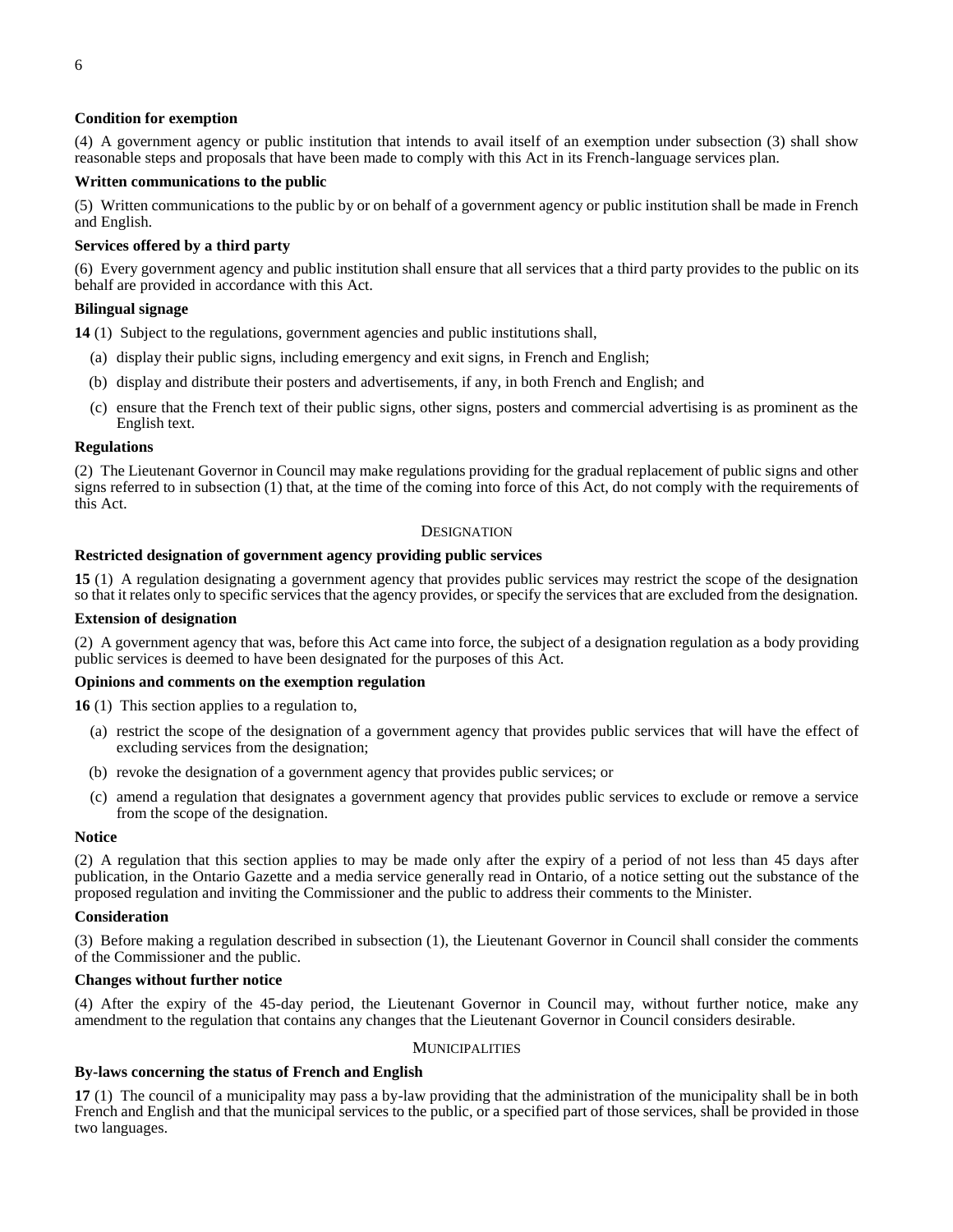#### **Right to services in French and English**

(2) Where a by-law under subsection (1) is in effect, every person is entitled to,

- (a) communicate in English or French with any office of the municipality; and
- (b) receive available services to which the by-law applies in English or French.

#### **Reduction of services in French**

(3) A by-law revoking or amending a by-law described in subsection (1)that would reduce the supply of municipal services in French or restrict the status or use of French in the administration of the municipality shall be adopted only after the expiry of a period of not less than 45 days after the publication of a notice setting out the substance of the proposed by-law and inviting the Commissioner and the public to submit their comments to the council of the municipality and to the Minister.

#### **Consideration**

(4) Before passing a by-law under subsection (1), the council shall consider the comments of the Commissioner and the public.

# **City of Ottawa**

<span id="page-8-0"></span>**18** (1) The bilingual character of the City of Ottawa is recognized.

#### **Existing by-law**

(2) Regulation 2001-170 (Bilingualism) of the City of Ottawa is deemed to be a by-law made under subsection 17 (1) of this Act.

#### **Advancement of equality of status**

<span id="page-8-2"></span><span id="page-8-1"></span>**19** Sections 17 and 18 do not limit the power of the City of Ottawa or other municipalities to promote the advancement of equality of status and use of French and English.

#### UNIVERSITIES

#### **Consent of the university**

<span id="page-8-3"></span>**20** A regulation designating a university as a government agency has no effect without the consent of the university.

#### **Enabling statutes**

<span id="page-8-4"></span>**21** (1) The Attorney General shall cause to be translated into French the enabling statutes of any university that is the subject of a regulation referred to in section 20 within 365 days after the designation takes effect.

#### **Tabling**

(2) As soon as reasonably possible, the Attorney General shall table the translation referred to in subsection (1) in the Legislative Assembly for adoption by resolution within 30 days after the tabling.

#### **Sitting days**

(3) Only sitting days of the Legislative Assembly shall be taken into account for the calculation of the 30-day period referred to in subsection (2).

#### **Progress towards equality**

<span id="page-8-6"></span><span id="page-8-5"></span>**22** Sections 20 and 21 do not limit the power of universities to promote progress towards the equality of status and use of French and English.

#### FRENCH-LANGUAGE SERVICES PLANS

#### **French-language services plans**

<span id="page-8-7"></span>**23** (1) Within 365 days after this Act receives Royal Assent, every government agency and every public institution shall prepare and submit to the Minister and the Commissioner a proposed French-language services plan covering a period of two to five years.

#### **Content of French-language services plans**

(2) Each government agency and public institution shall set out in their proposed French-language services plan,

- (a) the priorities of La Francophonie with respect to the French-language services it provides;
- (b) its ability to provide French-language services;
- (c) the French-language services that it intends to provide, particularly in the case of services provided by third parties on its behalf;
- (d) the other measures it intends to take to promote the preservation and development of La Francophonie and to support its development;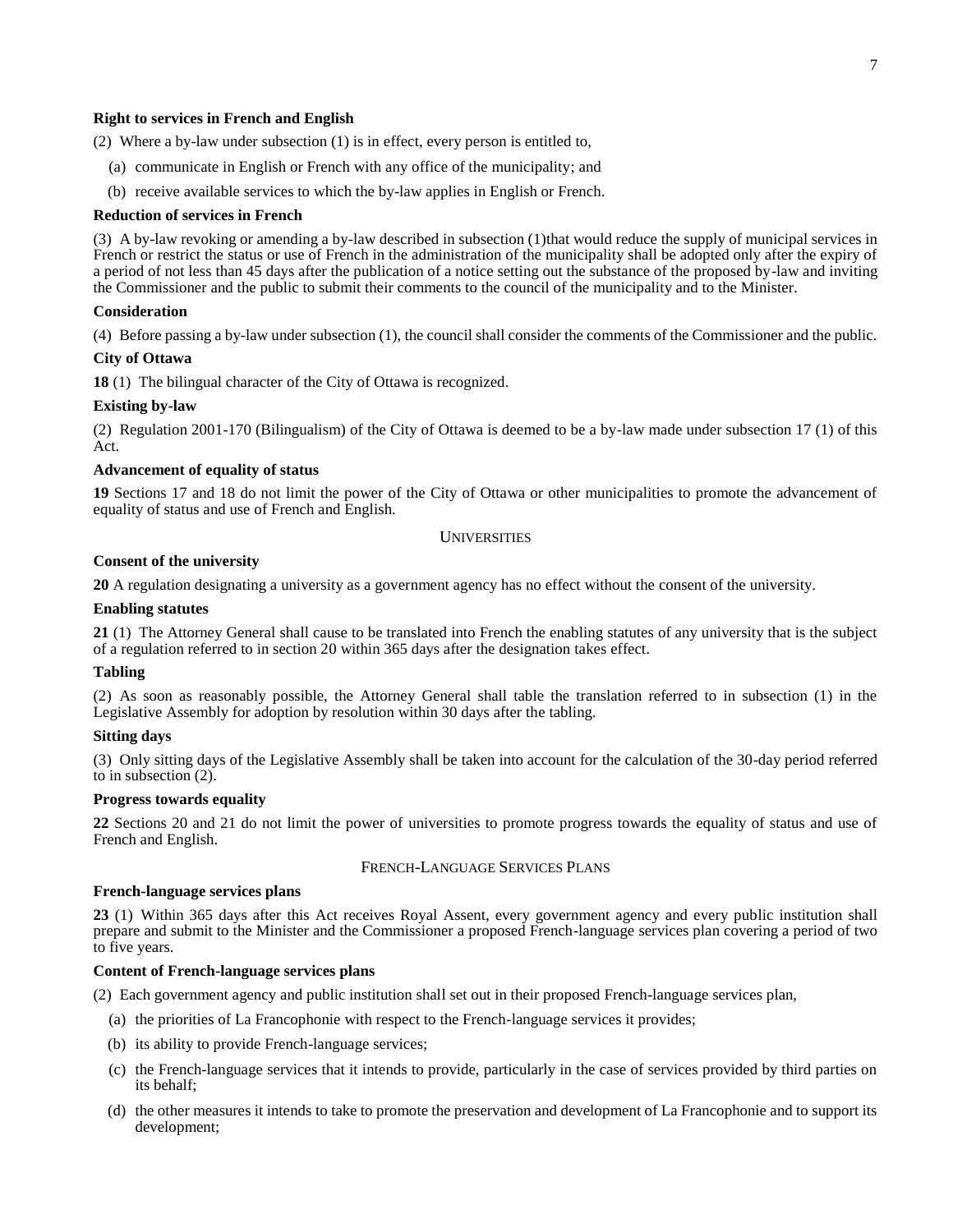- <span id="page-9-7"></span>(e) whether reasonable steps have been taken and reasonable proposals have been made to take advantage of the exemption under subsection 13 (3); and
- (f) any other prescribed subject.

#### **Format of French-language services plans**

(3) The Commissioner may establish the format of the French-language services plans.

#### **Consultation**

(4) Government agencies and public institutions shall consult La Francophonie and develop their French-language services plans according to the needs of La Francophonie.

#### **Ministerial approval**

<span id="page-9-0"></span>**24** If the Minister considers the plan satisfactory, the Minister shall approve a French-language services plan submitted by a government agency or public institution. If he or she does not, he or she shall send it back so that the government agency or public institution may modify it according to his or her instructions.

# **Periodic report**

<span id="page-9-1"></span>**25** At the request of the Minister, a government agency or public institution shall provide the Minister and the Commissioner with a periodic report on the implementation of its approved French-language services plan and the progress made in this regard. The government agency or public institution shall in this respect comply with the time limits and other conditions set by the Minister.

#### PROMOTION OF FRENCH

#### <span id="page-9-2"></span>**Commitment**

<span id="page-9-3"></span>**26** (1) The Legislative Assembly and the Government of Ontario shall,

- (a) promote the maintenance and development of La Francophonie and support its development; and
- (b) promote the full recognition and use of French in Ontario society.

#### **Obligation**

(2) It is the responsibility of government agencies and public institutions to ensure that steps are taken to implement this commitment.

#### **Coordination**

<span id="page-9-4"></span>**27** The Minister, in consultation with other ministers and the Commissioner, shall encourage the co-ordination of the implementation by government agencies and public institutions of the commitment and obligation under section 26.

#### **Implementation**

<span id="page-9-5"></span>**28** The Minister shall take such measures as he or she considers advisable to promote progress toward the equality of status and use of French and English in Ontario society and, in particular, any measure to,

- (a) promote the vitality of La Francophonie and to support its development;
- (b) encourage and support the learning of French;
- (c) encourage the public to better accept and appreciate French;
- (d) encourage businesses, employers and workers' organizations, voluntary organizations and others to provide their services in French and to promote the recognition and use of French, and to ensure collaboration with them for these purposes; and
- (e) encourage and assist organizations and associations to reflect and promote the status of French.

#### **Consultation**

<span id="page-9-6"></span>**29** (1) La Francophonie has the right to be consulted on the development of the principles of and the application and the revision of programs promoting the advancement of the equality of status and use of French in Ontario society in an open and participative manner.

#### **Minister's action**

(2) The Minister shall take any action that the Minister considers appropriate to provide for the public consultation referred to in subsection (1).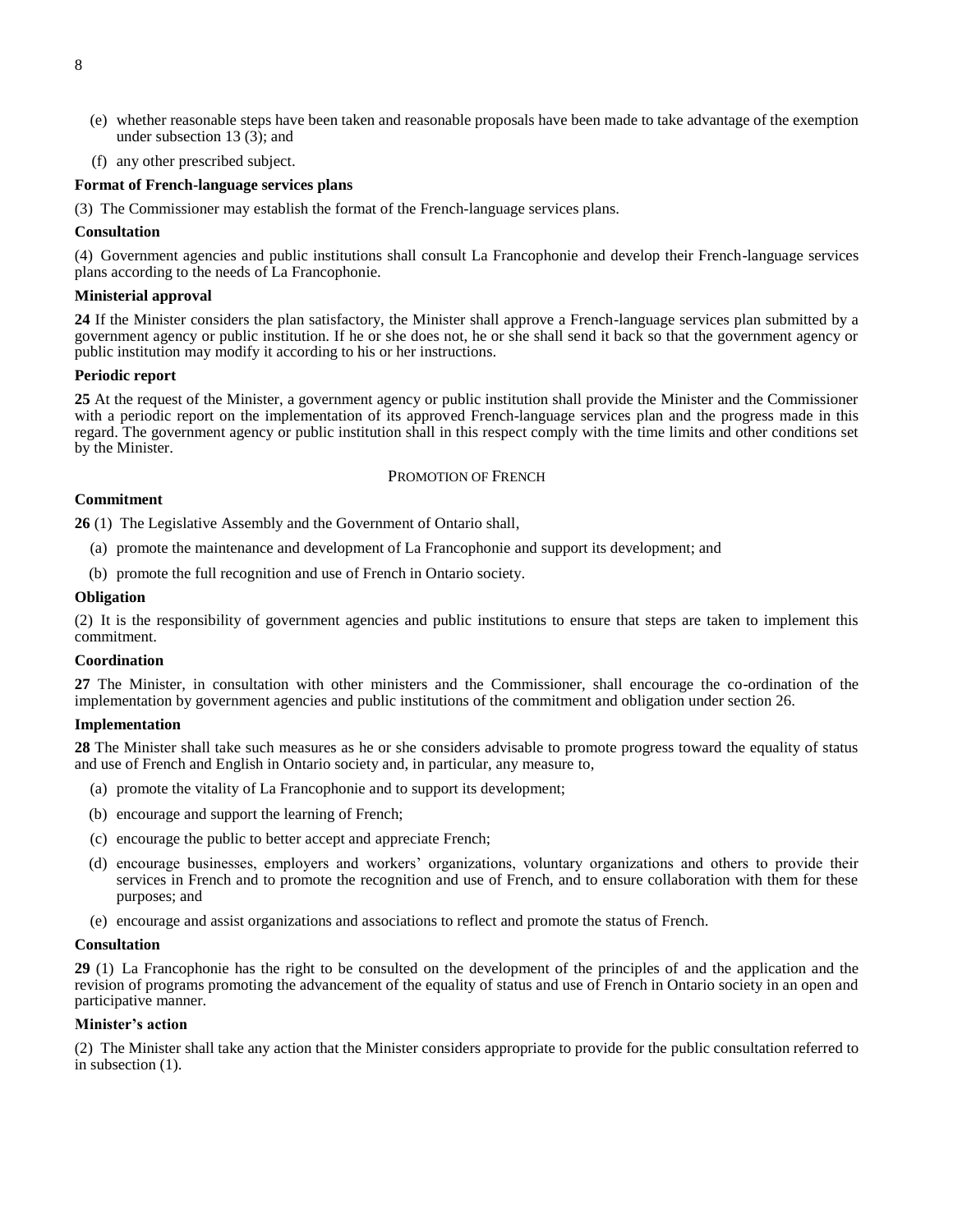# MINISTER AND EMPLOYEES

# **Minister**

**30** (1) The Minister is responsible for the administration of this Act.

# **Treasury Board**

(2) The Minister shall be appointed to the Treasury Board under subsection 1.0.2 (1) of the *Financial Administration Act*.

# **Functions**

(3) The Minister shall develop a provincial strategy to promote the active offer of French-language services by government agencies and public institutions.

# **Same**

(4) The Minister shall develop and co-ordinate the policy and programs of the Government of Ontario with respect to La Francophonie and the provision of services in French. For these purposes, he or she may,

- (a) act as an advocate to ensure that the policies, programs and services of government agencies and public institutions take into account the needs of La Francophonie and that adequate resources are allocated to these needs;
- (b) prepare and recommend government projects, policies and priorities for the delivery of French-language services;
- (c) co-ordinate, monitor and supervise the establishment of government programs for the provision of French-language services by government agencies and public institutions and of programs concerning the use of French;
- (d) make recommendations regarding the funding of government programs for the delivery of French-language services;
- (e) require government projects for the implementation of this Act to be developed and filed and set deadlines for their development and presentation; and
- (f) encourage the representation of La Francophonie in the governing bodies of government agencies and public institutions.

# **Same**

(5) The Minister shall also perform the duties assigned to him or her by order of the Lieutenant Governor in Council or by another Act.

# **Promotion**

(6) The Minister has the mandate to develop policies or programs to promote,

- (a) the use and development of French in all sectors of Ontario society;
- (b) increased learning, mastery and vitality of French;
- (c) public awareness and appreciation of the history, use, status, importance and diversity of French;
- (d) the increase in French productions and the use of this language by all types of media in all sectors of Ontario society;
- (e) the public's understanding of this Act and the regulations made under it; and
- (f) the recognition and support of French on the national and international scenes, as well as by the private sector, including its legal recognition.

# **Annual report**

(7) At the end of each fiscal year, the Minister shall submit to the Lieutenant Governor in Council a report on the activities of the Office de la francophonie and the Advisory Council of La Francophonie, and shall then submit the report to the Legislative Assembly if it is sitting, and if not, at the next session.

# **Office de la francophonie**

<span id="page-10-0"></span>**31** (1) The employees deemed necessary to perform the duties of the Minister shall be appointed under Part III of the *Public Service of Ontario Act, 2006*. These employees together constitute the Office de la francophonie.

# **Deputy Minister**

(2) The Deputy Minister of the Office de la francophonie shall be an Associate Secretary of the Cabinet Office.

# **Functions of the Office de la francophonie**

(3) The Office de la francophonie may,

- (a) review the availability and quality of services in French and make recommendations for their improvement;
- (b) recommend the designation of agencies providing public services;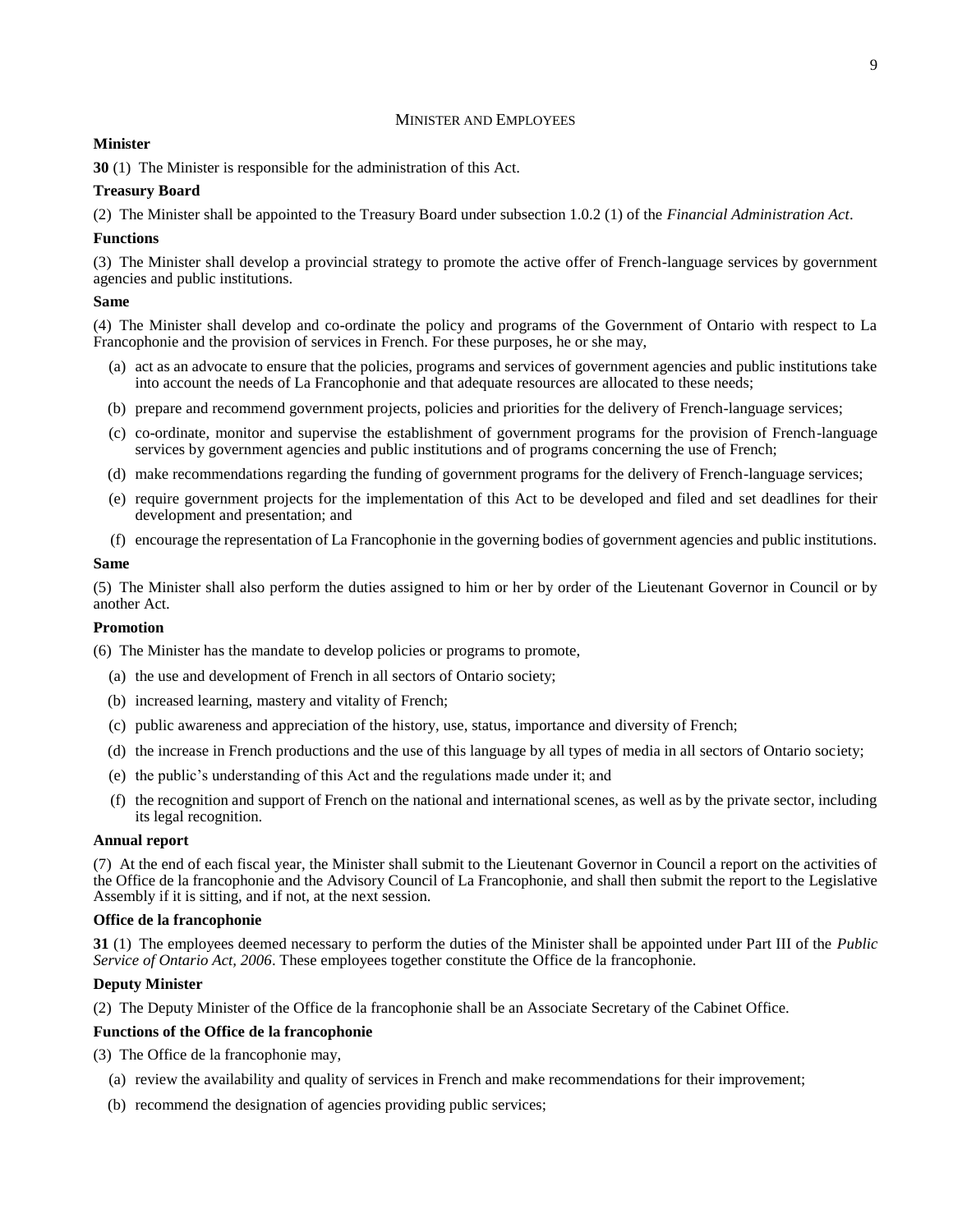- (c) require not-for-profit corporations and similar organizations and institutions, homes and colleges referred to in the definition of "government agency" in section 1 to provide information that may be relevant to the making of recommendations on their designation as public service bodies;
- (d) make recommendations with respect to the exemption of a service under subsection 13 (3);
- (e) assist and advise government agencies and public institutions on the development of their French-language services plans and co-ordinate the approval of such plans; and
- (f) where applicable, recommend changes to the French-language services plans of government agencies and public institutions.

#### **Same**

(4) The Office de la francophonie shall ensure that government agencies and public institutions hire the necessary personnel to meet their obligations under this Act and the needs of La Francophonie, including by notifying the Treasury Board for this purpose.

#### **Support to Advisory Council on La Francophonie**

(5) The Office de la francophonie shall provide the Advisory Council on La Francophonie with the operational and administrative support it requires.

#### **Other duties**

(6) The Office de la francophonie shall also perform the duties assigned to it by the Minister, the Lieutenant Governor in Council or the Legislative Assembly.

#### **Advisory Council on La Francophonie**

<span id="page-11-0"></span>**32** (1) The Advisory Council on La Francophonie is hereby established.

#### **Composition**

(2) The Advisory Council on La Francophonie is composed of,

- (a) the Minister or his or her Deputy Minister, as chair;
- (b) the Assistant Deputy Minister of the Office de la francophonie;
- (c) the Clerk of the Executive Council;
- (d) Deputy Ministers or French Language Services Coordinators from,
	- (i) the Ministry of the Attorney General,
	- (ii) the Ministry of Government and Consumer Services,
	- (iii) Treasury Board, and
	- (iv) the Ministry of Education;
- (e) a Deputy Minister or French Language Services Coordinator appointed by the Minister; and
- (f) at least five members of La Francophonie recognized for their commitment to the fulfilment of the purposes of this Act and appointed by the Minister.

#### **Mandate**

(3) The Advisory Council on La Francophonie shall provide advice and recommendations on measures to promote the maintenance and development of La Francophonie to the Minister.

#### **Same**

- (4) The Advisory Council on La Francophonie may, at the request of the Minister,
	- (a) review and make recommendations with respect to this Act;
	- (b) review and make recommendations on French-language services plans;
	- (c) review and make recommendations on the French Language Communications Directive with respect to its implementation;
	- (d) develop recommendations on the measures to be taken to encourage the representation of La Francophonie in the governing bodies of government agencies and public institutions; and
	- (e) provide advice and recommendations to the Minister on any other matter.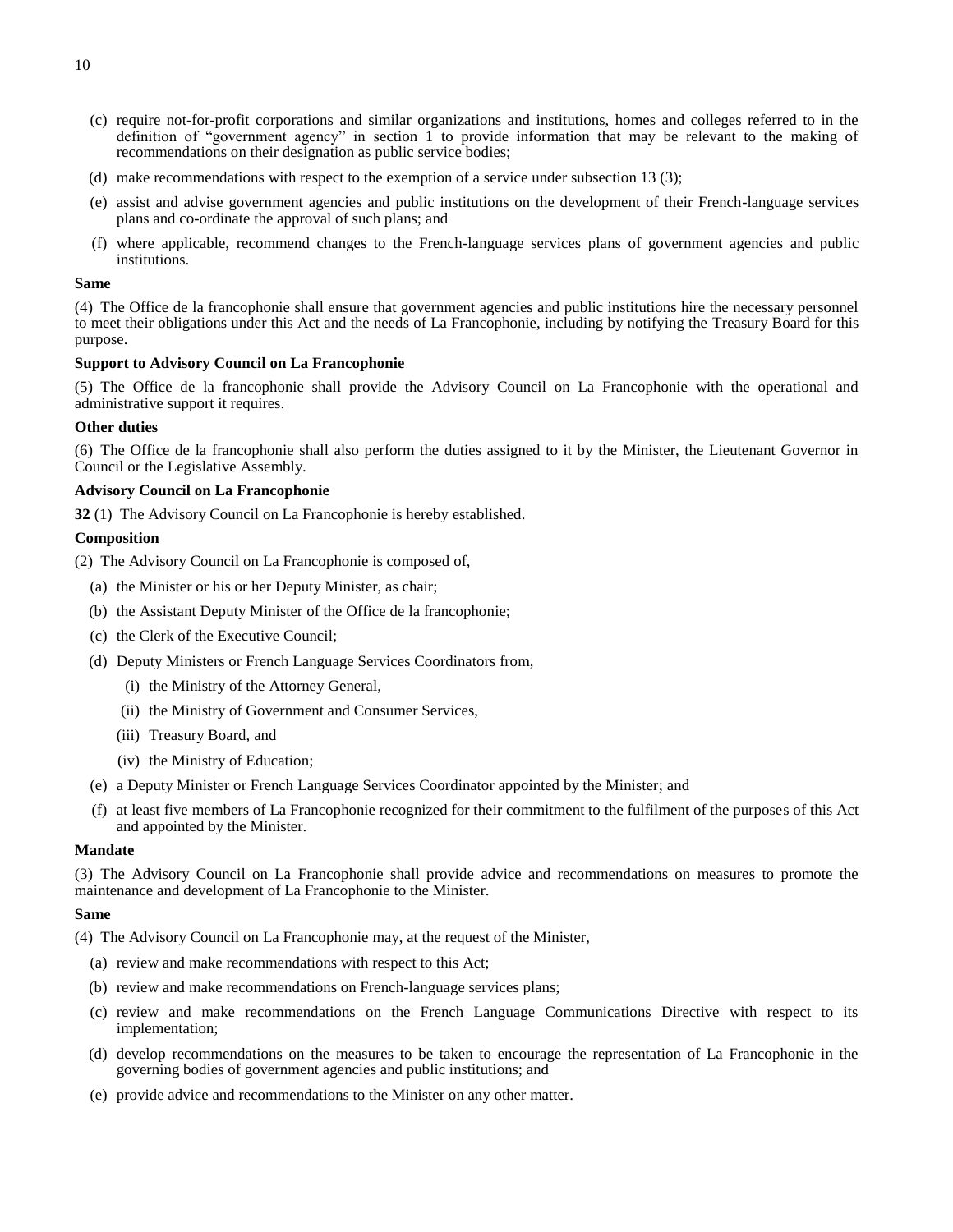<span id="page-12-0"></span>(5) The Advisory Council on La Francophonie shall meet at least twice a year.

# COMMISSIONER OF LA FRANCOPHONIE

# **Commissioner of La Francophonie**

<span id="page-12-1"></span>**33** (1) There is hereby created a position called in French Commissaire à la francophonie and, in English, Commissioner of La Francophonie, the incumbent of which is an officer of the Legislative Assembly.

# **Officer of the Legislative Assembly**

(2) The Commissioner is an officer of the Legislative Assembly.

# **Nomination**

(3) The Lieutenant Governor in Council shall appoint the Commissioner on the address of the Legislative Assembly, but only if the person he or she appoints has been chosen by a panel consisting of a member of the Legislative Assembly from the party from which the Government is chosen, a member of the Legislative Assembly from the party recognized as the Official Opposition and another member of the Legislative Assembly elected to the panel by the Legislative Assembly.

# **Chair of panel**

(4) The panel described in subsection (3) shall be chaired by the Speaker who is a member of the Panel without voting rights.

# **Duration of office**

(5) The Commissioner holds office for a five-year term, renewable once.

# **Continuation of office**

(6) The Commissioner continues to hold office after the expiry of his or her term until reappointed or until the appointment of his or her successor.

# **Revocation**

(7) The Lieutenant Governor in Council may, on the address of the Legislative Assembly, dismiss the Commissioner for cause.

# **Delegation**

(8) The Commissioner may delegate in writing the power to exercise his or her functions or powers to any person employed by the Office of the Commissioner of La Francophonie, subject to the conditions provided in the delegation.

# **Temporary commissioner**

(9) If, while the Legislative Assembly is not sitting, the Commissioner is unable to perform the duties of his or her office for any reason or the office becomes vacant, the Lieutenant Governor in Council shall appoint a temporary commissioner whose duties terminate when the Commissioner is again capable of performing his or her duties or when a new Commissioner is appointed under subsection (3), as the case may be.

# **Choice made by a special group**

(10) The Lieutenant Governor in Council may appoint a temporary commissioner under subsection (9) only if the person he or she appoints has been chosen by a panel consisting of a member of the Legislative Assembly from the party from which the Government is chosen, a member of the Legislative Assembly from the party recognized as the Official Opposition and another member of the Legislative Assembly elected to the panel by the Legislative Assembly

# **Chair of panel**

(11) The panel described in subsection (10) shall be chaired by the Speaker who is a member of the Panel without voting rights.

# **Powers and duties**

(12) The temporary commissioner shall exercise the powers and perform the duties of the Commissioner.

# **Nature of employment**

<span id="page-12-2"></span>**34** (1) The Commissioner shall devote himself or herself exclusively to his or her duties. He or she cannot hold any other position for the Crown or accept any other employment.

# **Not a public servant**

(2) The Commissioner is not a public servant within the meaning of the *Public Service of Ontario Act, 2006*.

# **Remuneration and benefits**

<span id="page-12-3"></span>**35** (1) The Commissioner and a temporary commissioner appointed under subsection 33 (9) shall be paid a salary determined by the Board of Internal Economy that is comparable to that paid to other officers of the Legislative Assembly.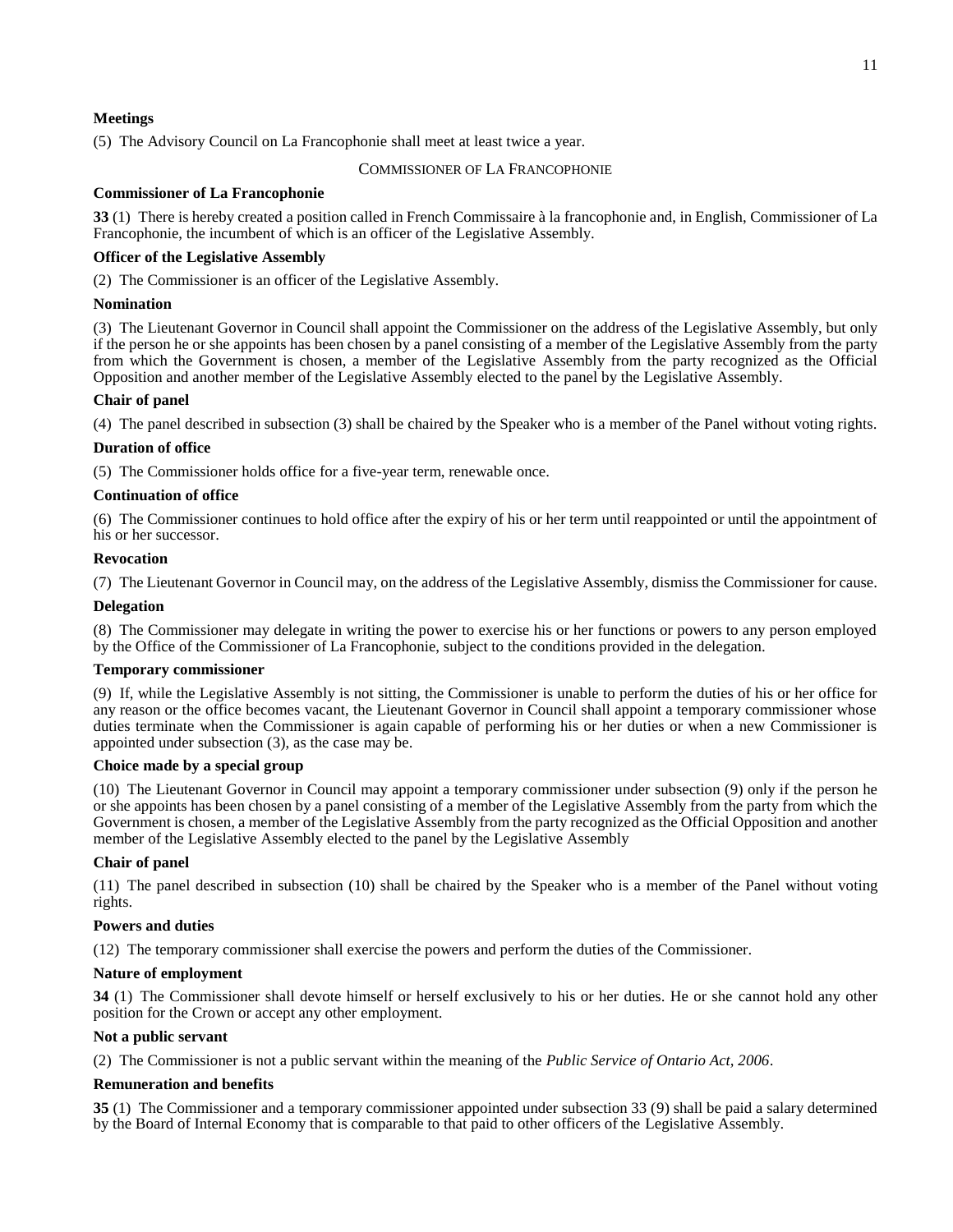# <span id="page-13-3"></span>**Same**

(2) The salary of the Commissioner may be reduced only on the address of the Legislative Assembly.

# **Allowances**

(3) The Commissioner is entitled to reasonable travel and living expenses while performing the duties assigned to him or her under this Act elsewhere than at his or her place of ordinary residence.

# **Pension plan**

(4) The Commissioner shall participate in the Public Service Pension Plan.

# **Office of the Commissioner of La Francophonie**

<span id="page-13-0"></span>**36** (1) The portion of the Office of the Ombudsman that was previously the Office of the French Language Services Commissioner is continued under the name Commissariat à la Francophonie in French and Office of the Commissioner of La Francophonie in English.

# **Budget**

(2) The sums necessary for the administration of the Office of the Commissioner of La Francophonie shall be paid out of the appropriations allocated for those purposes by the Legislature.

# **Instructions**

(3) The Board of Internal Economy may direct the Commissioner with respect to expenses and the Commissioner shall comply with the directions.

#### **Estimates**

(4) The Commissioner shall, each year, submit to the Board of Internal Economy the estimates of the sums of money required to perform the duties assigned to him or her by this Act.

# **Review**

(5) The Board of Internal Economy shall review the estimates and may vary them as it considers appropriate.

#### **Verification**

(6) The accounts and financial operations of the Office of the Commissioner of La Francophonie shall be audited annually by the Auditor General.

# **Employees**

<span id="page-13-1"></span>**37** (1) Subject to the approval of the Board of Internal Economy, the Commissioner may employ such persons as he or she considers necessary for the proper functioning of the Office of the Commissioner of La Francophonie and he or she may fix their wages or their salaries and their conditions of employment.

#### **Salaries or wages**

(2) Salaries or wages determined under subsection (1) shall be comparable to those of employees employed under Part III of the *Public Service of Ontario Act, 2006* to work in similar positions.

# **Benefits**

(3) The employees of the Office of the Commissioner of La Francophonie shall have benefits comparable to those of employees employed under Part III of the *Public Service of Ontario Act, 2006* who work in similar positions, with respect to,

- (a) cumulative vacation and sick leave credits and related payments;
- (b) group life insurance, medical and surgical expense insurance or long-term income protection plans; and
- (c) the granting of leave.

#### **Same**

(4) For the purposes of subsection (3), if benefits to an employee of the Office of the Commissioner of La Francophonie are conditional on the exercise of a power or discretionary function, that power or function may be exercised by the Commissioner or by any person he or she authorizes in writing.

#### **Premises and supplies**

<span id="page-13-2"></span>**38** The Commissioner may lease the premises and acquire the equipment and supplies necessary for the proper functioning of the Office of the Commissioner of La Francophonie.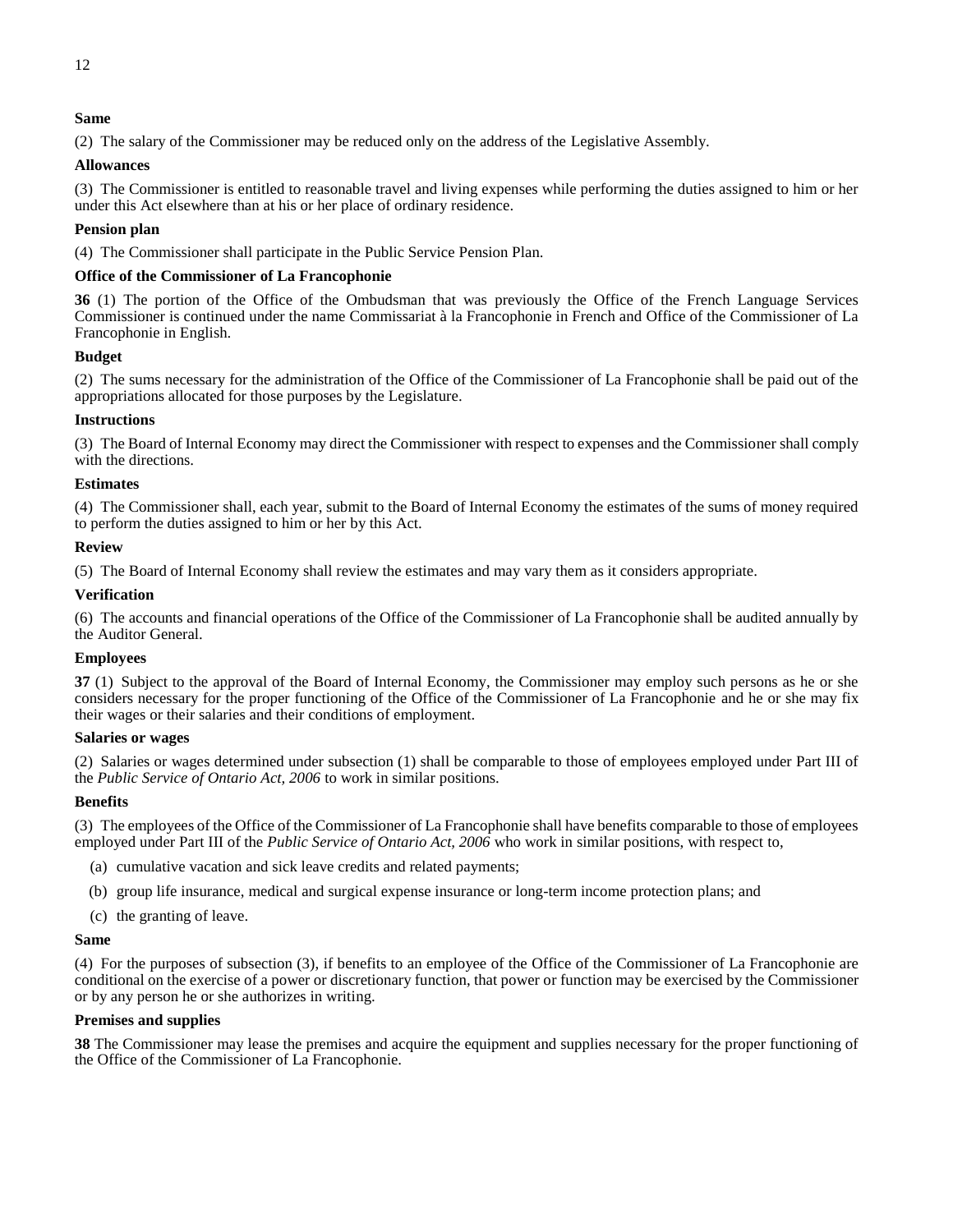# **Immunity**

**39** (1) No proceeding shall be commenced against the Commissioner or an employee of the Office of the Commissioner of La Francophonie for any act done or omitted in good faith in the performance or purported performance of his or her duties under this Act.

# **Testimony**

(2) Neither the Commissioner nor an employee of the Office of the Commissioner of La Francophonie is a compellable witness in a civil proceeding outside the Legislative Assembly in respect of any act done under this or any other Act.

#### **Mandate**

<span id="page-14-0"></span>**40** (1) It is the duty of the Commissioner to take, within the scope of his or her powers under subsection (2), measures to ensure compliance with this Act, the promotion of French and the maintenance and development of La Francophonie.

#### **Same**

(2) To fulfil its mandate, the Commissioner may,

- (a) conduct inquiries into the extent to which this Act is being observed and the quality of the compliance, whether as a result of complaints about French-language services and the French-language services plans of any person or on its own initiative;
- (b) prepare reports on investigations, including recommendations to improve the delivery of French-language services and French-language services plans;
- (c) monitor the progress of government agencies, public institutions, municipalities and universities in the provision of French-language services;
- (d) advise the Minister on matters related to the application of this Act, the promotion of French and the maintenance and development of La Francophonie;
- (e) advise the Minister respecting French-language services plans;
- (f) provide training to government agencies and public institutions regarding the administration of this Act;
- (g) make the public aware of the application of this Act;
- (h) institute, appear in or intervene in legal proceedings in accordance with section 43; and
- (i) exercise any other powers and duties that the Lieutenant Governor in Council assigns to him or her.

# **Complaint investigations at the discretion of the Commissioner**

<span id="page-14-1"></span>**41** (1) The Commissioner may, at his or her discretion, decide not to take any action as a result of a complaint about the administration of this Act, including refusing or discontinuing a complaint, if,

- (a) the complaint is futile;
- (b) the complaint is frivolous, vexatious or made in bad faith;
- (c) the subject matter of the complaint has already been investigated and has been settled; or
- (d) the subject matter of the complaint does not relate to a contravention or failure to comply with this Act or, for any other reason, does not fall within the Commissioner's jurisdiction under this Act.

#### **Notice given to the author of the complaint**

(2) If the Commissioner decides not to take any action as a result of a complaint or to take any other action in respect of the complaint, the Commissioner shall give written notice of the decision to the person making the complaint.

# **Investigations**

<span id="page-14-2"></span>**42** (1) Subject to this Act, the Commissioner may determine the procedure to be followed in conducting an investigation.

# **Duty to notify the deputy head**

(2) Before commencing an investigation, the Commissioner shall notify the deputy head or another chief administrator of the government agency, public institution, municipality or university of his or her intention to investigate.

# **Application of the** *Public Inquiries Act, 2009*

(3) Section 33 of the *Public Inquiries Act, 2009* applies to an investigation conducted by the Commissioner.

# **Confidentiality**

- (4) Information disclosed to the Commissioner under this Act is confidential and may not be disclosed to anyone except,
	- (a) by the person the information concerns or with his or her consent;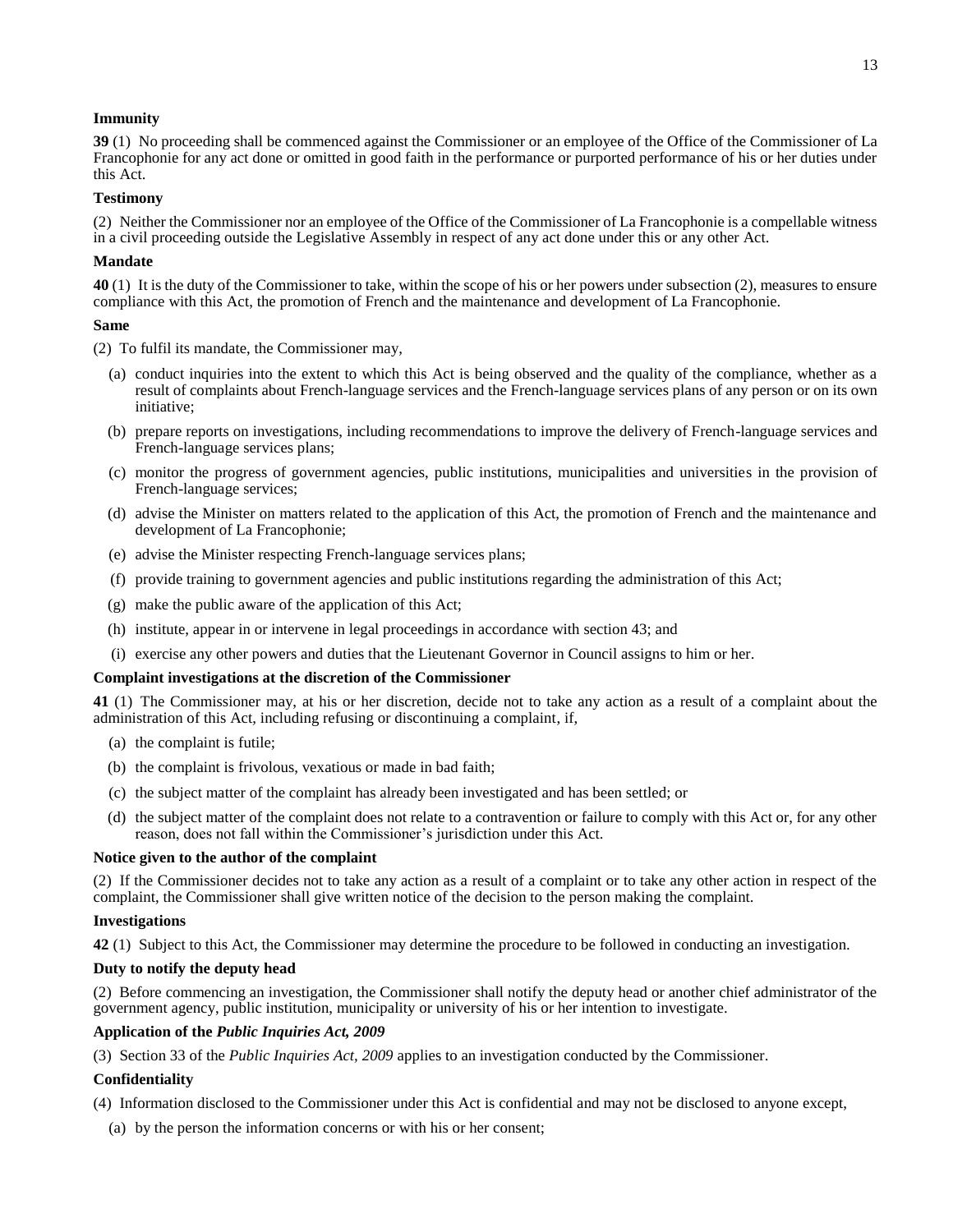- <span id="page-15-4"></span>(b) in the course of a criminal proceeding according to rules of law; or
- (c) in accordance with this Act.

# **Relation to other Acts**

(5) Subsection (4) prevails over the *Freedom of Information and Protection of Privacy Act* and the *Municipal Freedom of Information and Protection of Privacy Act*.

# **Report on the outcome of an investigation**

(6) The Commissioner shall report the result of an investigation,

- (a) in the case of an investigation resulting from a complaint, to the complainant, to the deputy head or to another chief administrator of the government agency, public institution, municipality or university concerned and to the Speaker of the Legislative Assembly; and
- (b) in the case of an investigation on his or her own initiative, to the deputy head or other chief administrator of the government agency, public institution, municipality or university and to the Speaker of the Legislative Assembly.

# **Involvement in litigation**

<span id="page-15-0"></span>**43** The Commissioner may,

- (a) bring an action within 60 days of the communication to the complainant of the findings of the investigation or the recommendations;
- (b) appear on behalf of a person bringing an appeal under section 48;
- (c) apply to the Superior Court of Justice to answer a question relating to the interpretation of this Act; and
- (d) intervene in any judicial proceeding.

# **Annual report**

<span id="page-15-1"></span>**44** (1) On or before July 31 in each year, the Commissioner shall prepare and submit to the Speaker of the Legislative Assembly an annual report on his or her activities that may include recommendations to improve the delivery of services in French.

# **Copy of the report**

(2) In submitting an annual report, the Commissioner shall give a copy to the Minister.

# **Tabling of report**

(3) On receiving an annual report, the Speaker shall lay the report before the Legislative Assembly as soon as reasonably possible.

# **Minister's response**

(4) The Minister, with the advice of the Advisory Council on La Francophonie, shall file with the Legislative Assembly a response to the Commissioner's annual report within 90 days after its being tabled in the Legislative Assembly.

# **Other reports**

<span id="page-15-2"></span>**45** (1) The Commissioner may, at any time, prepare and present to the Speaker of the Legislative Assembly such other report as he or she considers appropriate on any matter relating to this Act.

# **Delivery of a copy of the report prior to its presentation**

(2) Before submitting a report under subsection (1), the Commissioner shall provide a copy of the report to any member of the Executive Council who heads and is responsible for a relevant office or to the head of any public entity concerned.

# **Interpretation: head of a public entity**

(3) The reference in subsection (2) to the head of a public entity shall be read as a reference to the Chief Executive Officer or a person who holds a similar position with respect to the entity.

# **Copy of the report**

(4) When submitting a report under subsection (1), the Commissioner shall provide a copy to the Minister and may deliver a copy to any person he or she considers appropriate.

# **Tabling of report**

(5) On receiving a report under subsection (1), the Speaker shall lay the report before the Legislative Assembly as soon as reasonably possible.

# **Publication of reports**

<span id="page-15-3"></span>**46** The Commissioner may, in such manner as he or she considers appropriate, publish his or her reports 30 days after their presentation, unless the Speaker consents to their publication on an earlier date.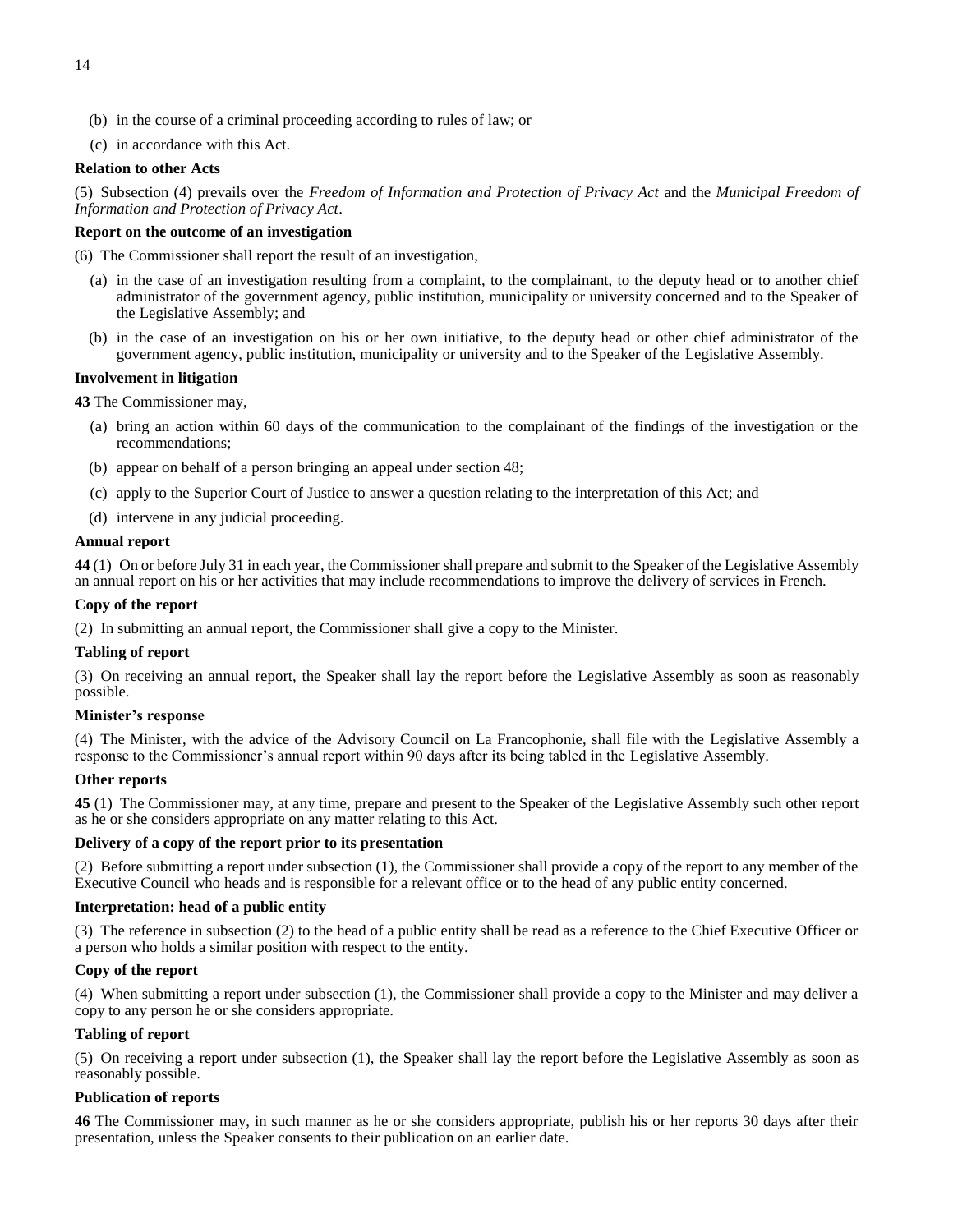# FRENCH LANGUAGE SERVICES COORDINATORS

# **French Language Services Coordinators**

<span id="page-16-0"></span>**47** (1) A French Language Services Coordinator shall be appointed in each government agency and public institution.

# **Committee**

(2) There shall be a committee consisting of the French Language Services Coordinators, chaired by the senior official of the Office de la francophonie.

# **Functions**

(3) A French Language Services Coordinator shall,

- (a) establish a process to consult La Francophonie;
- (b) identify the priorities of his or her government agency or public institution as and when required; and
- (c) establish the French-language services plan of his or her government agency or public institution in accordance with established needs.

# **Communication**

(4) Each French Language Services Coordinator may communicate directly with his or her Deputy Minister or, in the case of an officer of the Legislative Assembly, with the officer.

# **Deputy Minister**

<span id="page-16-1"></span>(5) Each Deputy Minister shall report to the Executive Council on the implementation of this Act and the quality of Frenchlanguage services in his or her government agency.

**GENERAL** 

# **Appeals**

<span id="page-16-2"></span>**48** (1) A person who has made a complaint to the Commissioner under this Act may appeal under this section.

# **Limitation**

(2) Unless the Superior Court of Justice grants an extension to file the appeal on an application made before or after the expiry of the normal time limit, the appeal shall be filed within 60 days after the complainant has been informed of the findings of the investigation or the recommendations or the refusal to commence or continue an investigation.

# **Other delay**

(3) If, within six months after the filing of a complaint, the person is not notified of the findings of the investigation, the recommendations or the refusal, the complainant may appeal on the expiry of those six months.

# **Order**

(4) The Superior Court of Justice may, if it determines that a government agency or public institution has not complied with this Act, give such remedy as it considers appropriate and just in the circumstances.

# **Clarification**

(5) Nothing in this section affects any other right of action.

# **Costs and disbursements**

<span id="page-16-3"></span>**49** (1) Subject to subsection (2), an award of costs and disbursements for an appeal shall be at the discretion of the Superior Court of Justice or the Court of Appeal.

# **Public interest**

(2) In any case where the Superior Court of Justice or the Court of Appeal considers that the subject matter of the appeal has raised an important and new point of law respecting this Act, it shall award the costs and disbursements to the appellant even if the appeal is dismissed.

# **Language rights support program**

<span id="page-16-4"></span>**50** (1) Within 180 days after this Act receives Royal Assent, the Lieutenant Governor in Council shall make a regulation establishing a language rights support program.

# **Purpose**

(2) The purpose of the program referred to in subsection (1) is to provide financial support for judicial remedies that allow for the advancement and clarification of the language rights provided for under this Act and the regulations made under it and under the *Canadian Charter of Rights and Freedoms*.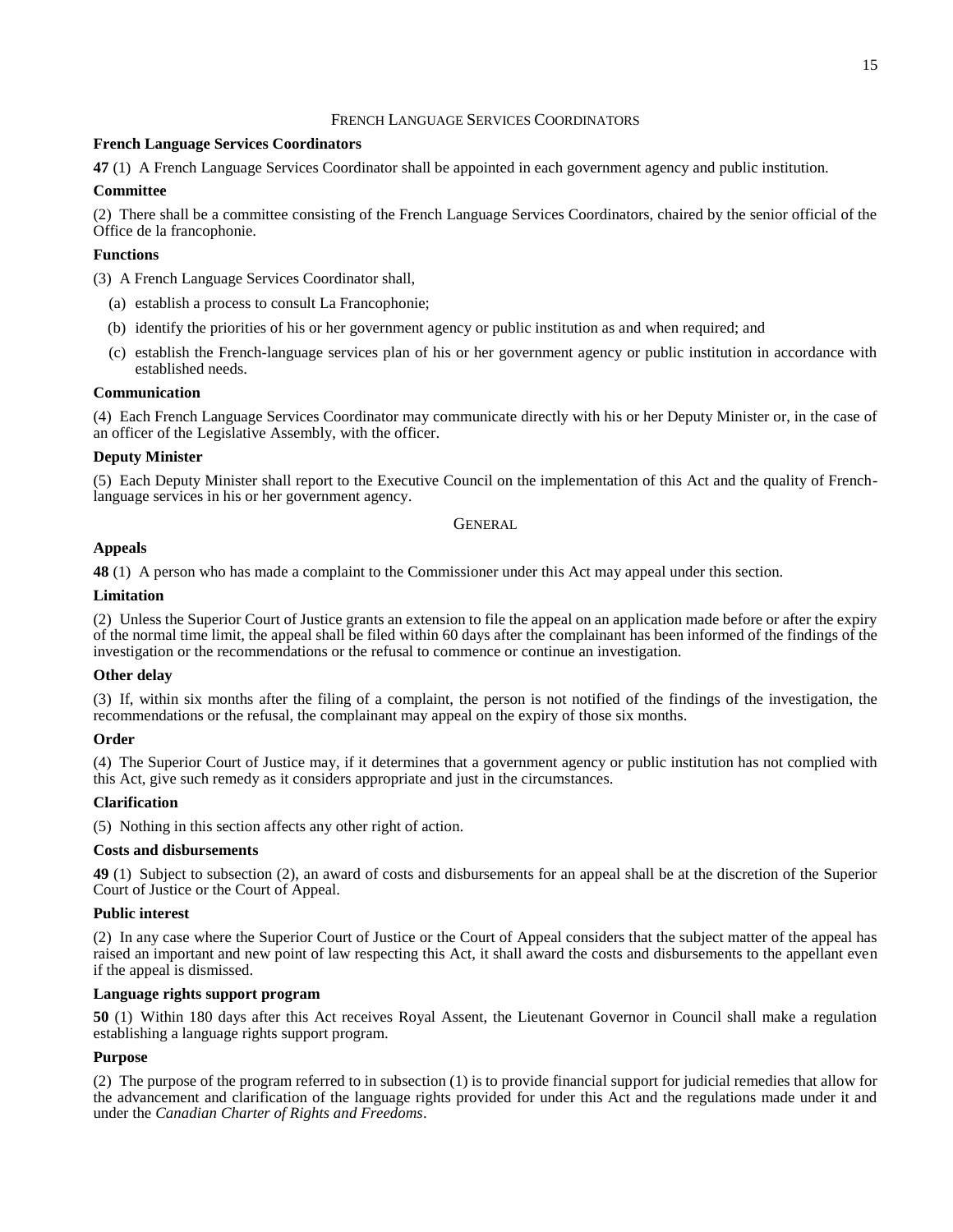(3) The terms of the financial assistance and the process for determining whether a remedy meets the criteria set out in subsection (2) shall be determined by regulation.

# **Suspension of limitation period**

(4) If an application for financial support is submitted to the language rights support program, the time limits set out in subsections 48 (2) and (3) shall be suspended until the day following the communication to the applicant of the final decision of the language rights support program on the application.

# **Fund for the Promotion of La Francophonie**

<span id="page-17-0"></span>**51** (1) The Fund for the Promotion of La Francophonie is established as a special account in the Consolidated Revenue Fund.

# **Objects**

(2) The assets of the Fund for the Promotion of La Francophonie must be used only to,

- (a) recognize and promote the status, rights and privileges of the French language;
- (b) strengthen cultural and linguistic expression in the French language through the media;
- (c) improve French language literacy and proficiency, and reverse the process of language loss and language assimilation;
- (d) value or revitalize the French language and support its current use as the language of education, work and daily life; and
- (e) strengthen the vitality of La Francophonie and create a favourable environment for its cultural expression and community life.

# **Money appropriated by the Legislature**

<span id="page-17-1"></span>**52** The money required for the purposes of this Act shall be paid out of the money appropriated for these purposes by the Legislature.

# **Other languages**

<span id="page-17-2"></span>**53** Nothing in this Act affects the use of other languages that are outside the scope of this Act.

# **Conflict with other Acts**

<span id="page-17-3"></span>**54** (1) This Act prevails over the inconsistent provisions of any other Act or regulation.

# **Exception**

(2) Subsection (1) does not apply to the *Human Rights Code* or its regulations.

# **Regulations**

<span id="page-17-4"></span>**55** The Lieutenant Governor in Council may make regulations,

- (a) designating bodies for the purpose of the definition of "government agency" in section 1;
- (b) exempting services if, in the opinion of the Lieutenant Governor in Council, the measure is reasonable and necessary and does not affect the general purposes of this Act;
- (c) establishing any measure relating to the active offer of services that may be offered in French by a government agency or public institution;
- (d) governing French-language services plans, including,
	- (i) setting their content,
	- (ii) requiring government agencies and public institutions to consult with individuals and entities about their Frenchlanguage services plans,
	- (iii) requiring government agencies and public institutions to provide certain types of information on the implementation of their approved French-language services plans and progress made in this regard,
	- (iv) requiring French-language services plans to be reviewed and modified in certain cases,
	- (v) prescribing additional subjects that must be included in a French-language services plan;
- (e) governing the procedure for bilingual proceedings under section 9;
- (f) identifying decisions to which clause 10 (1) (a) applies;
- (g) prescribing terms and conditions for bilingual signage under section 14;
- (h) governing the publication of documents in French of a government agency or public institution;